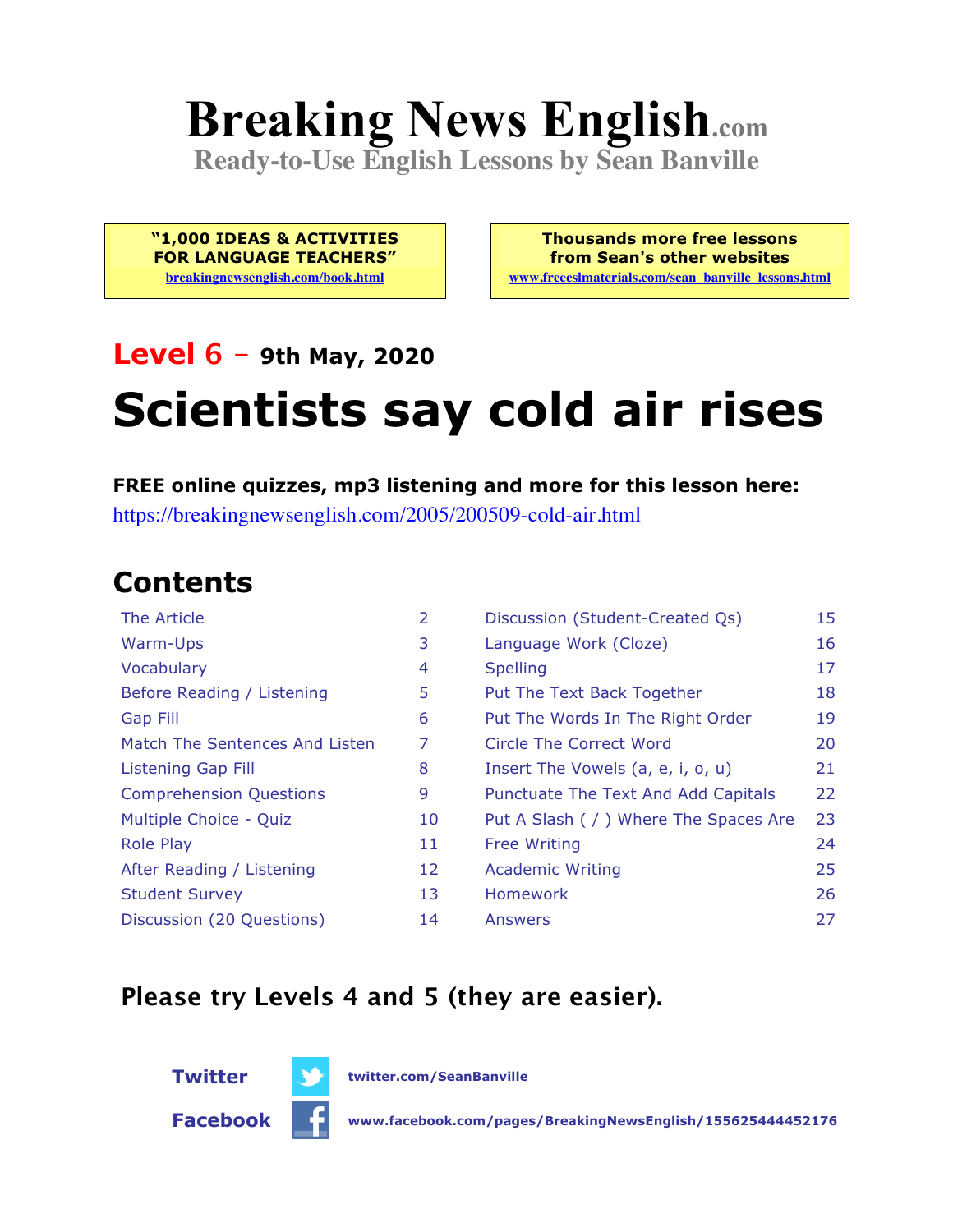### **THE ARTICLE**

From https://breakingnewsenglish.com/2005/200509-cold-air.html

Most of us learn at school that warm air rises and cool air sinks. This has always appeared to be a fundamental principle of science. However, a study from the University of California, Davis found that there are circumstances in which cool air rises. Researchers discovered that in tropical atmospheres, cold air rises because of the lightness of water vapour. Apparently, in warmer and more humid climates, water particles become more buoyant and can help cooler air rise. Lead researcher Dr Da Yang said: "Water vapour has a buoyancy effect which helps release the heat of the atmosphere to space and reduce the degree of warming. Without this lightness of water vapour, the climate warming would be even worse."

The scientists said humid air is lighter than dry air at the same temperatures and pressure. This is called the vapour buoyancy effect. It allows cooler air containing water droplets to rise, which then forms clouds and thunderstorms. The resulting rain has a cooling effect in tropical areas. Another researcher, Seth Seidel, said more research is needed to find out the effects rising cool air has on climate change, and on its impact on curbing the effects of global warming. Seth Seidel said: "Now that we understand how the lightness of water regulates tropical climate, we plan to study whether global climate models accurately represent this effect." The study is published in the journal "Science Advances".

Sources: https://www.**sciencedaily.com**/releases/2020/05/200506162159.htm https://**phys.org**/news/2020-05-cold-air-riseswhat-earth-climate.html https://advances.**sciencemag.org**/content/6/19/eaba1951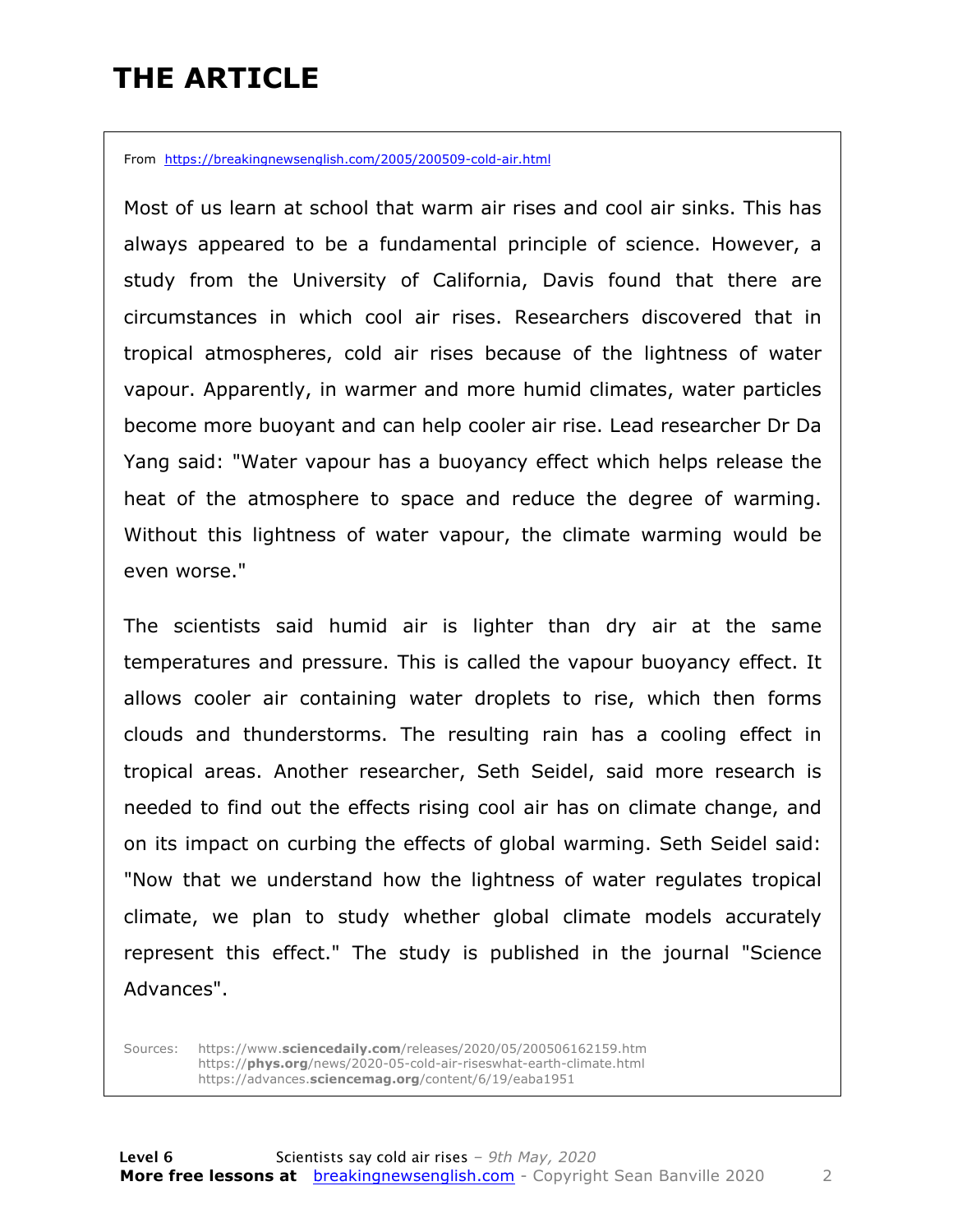#### **WARM-UPS**

1. COLD AIR: Students walk around the class and talk to other students about cold air. Change partners often and share your findings.

**2. CHAT:** In pairs / groups, talk about these topics or words from the article. What will the article say about them? What can you say about these words and your life?

learn / warm air / fundamental / cool air / tropical / water vapour / buoyancy / climate scientists / temperature / pressure / clouds / thunderstorm / global warming / journal

Have a chat about the topics you liked. Change topics and partners frequently.

**3. COOL AIR:** Students A **strongly** believe cool air is better than war air; Students B **strongly** believe the opposite. Change partners again and talk about your conversations.

4. WEATHER: What are the good and bad things about these types of waether? Complete this table with your partner(s). Change partners often and share what you wrote.

|               | <b>Good Things</b> | <b>Bad Things</b> |
|---------------|--------------------|-------------------|
| Rain          |                    |                   |
| Thunderstorms |                    |                   |
| Heat          |                    |                   |
| Humidity      |                    |                   |
| Snow          |                    |                   |
| 22ºC sunshine |                    |                   |

**5. SCIENCE:** Spend one minute writing down all of the different words you associate with the word "science". Share your words with your partner(s) and talk about them. Together, put the words into different categories.

**6. SCHOOL:** Rank these with your partner. Put the best school subjects at the top. Change partners often and share your rankings.

- Science
- Religion
- History
- English
- Sports
- Maths
- Literature
- Art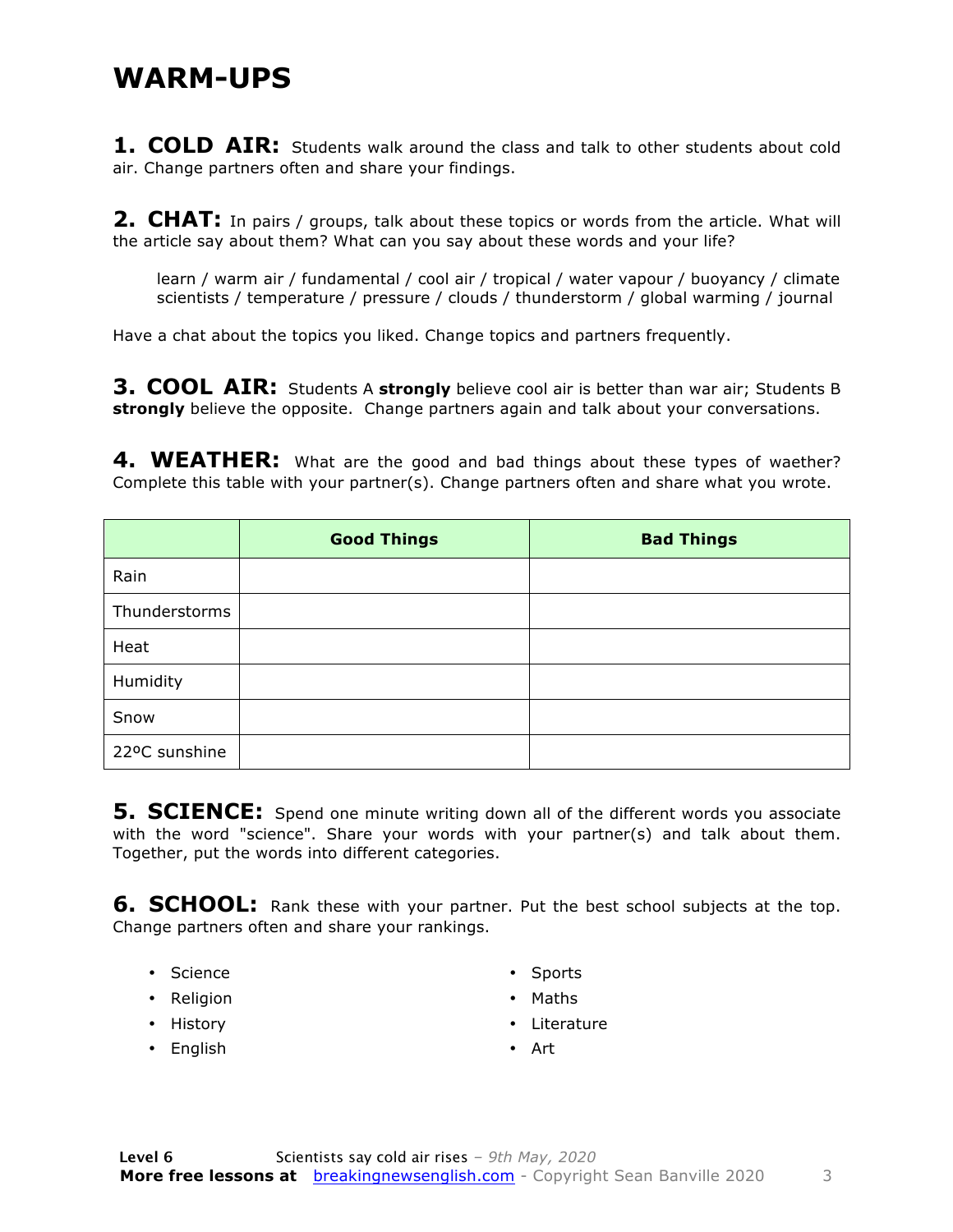### **VOCABULARY MATCHING**

#### **Paragraph 1**

| 1.  | sink          | a. | Being a necessary base or core; of central<br>importance.                                                  |
|-----|---------------|----|------------------------------------------------------------------------------------------------------------|
| 2.  | fundamental   | b. | Events or facts that cause or help to cause<br>something to happen.                                        |
| 3.  | principle     | c. | Go down below the surface of something,<br>especially of a liquid.                                         |
| 4.  | circumstances | d. | A tiny, tiny bit of matter.                                                                                |
| 5.  | vapour        | e. | A gassy, watery substance.                                                                                 |
| 6.  | particle      | f. | The ability or tendency to float in water or<br>air or some other fluid.                                   |
| 7.  | buoyancy      | g. | A basic truth that is the foundation for a<br>system of belief or behavior or for a chain of<br>reasoning. |
|     | Paragraph 2   |    |                                                                                                            |
|     |               |    |                                                                                                            |
| 8.  | pressure      | h. | A newspaper or magazine that deals with a<br>particular subject or professional activity.                  |
| 9.  | droplet       | i. | Control or maintain the rate or speed of a<br>machine or process so that it operates<br>properly.          |
| 10. | curbing       | j. | In a way that is correct in all details.                                                                   |
| 11. | regulate      | k. | Continuous physical force exerted on or<br>against an object by something in contact<br>with it.           |
| 12. | accurately    | Ι. | A very small drop of a liquid.                                                                             |
| 13. | represent     | m. | Be a specimen or example of; typify.                                                                       |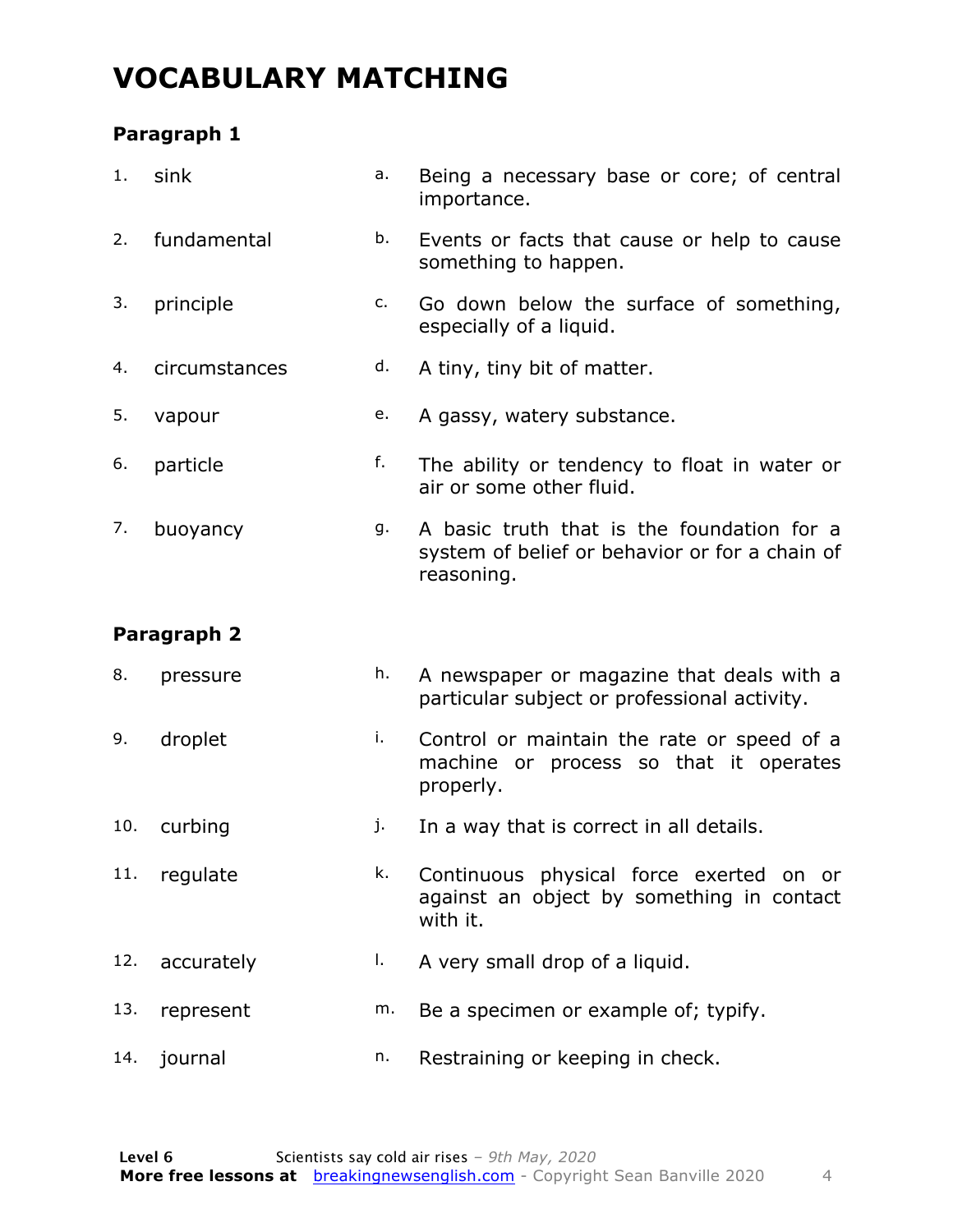### **BEFORE READING / LISTENING**

From https://breakingnewsenglish.com/2005/200509-cold-air.html

#### **1. TRUE / FALSE:** Read the headline. Guess if a-h below are true (T) or false (F).

- a. Few of us learn at school that warm air rises. **T / F**
- b. There is a study from the University of Davis, California. **T / F**
- c. Cold air rises because of the lightness of water vapour. **T / F**
- d. Climate change could be worse if cool air didn't rise. **T / F**
- e. Dry air is lighter than humid air. **T / F**
- f. Rising cool air helps to form thunderstorms and clouds. **T / F**
- g. A researcher said more research is needed on warm and hot air. **T / F**
- h. The research is published in the journal "Advances Science". **T / F**

#### **2. SYNONYM MATCH:**

Match the following synonyms. The words in **bold** are from the news article.

- **1. sinks**
- **2. circumstances**
- **3. apparently**
- **4. vapour**
- **5. release**
- **6. effect**
- **7. containing**
- **8. curbing**
- **9. regulates**
- **10. accurately**
- a. including
- b. evidently
- c. outcome
- d. precisely
- e. moisture
- f. descends
- g. controls
- h. set free
- i. situations
- j. restraining

**3. PHRASE MATCH:** (Sometimes more than one choice is possible.)

- 1. Most of us learn at school that warm air
- 2. a fundamental principle
- 3. there are circumstances in
- 4. Water vapour has a buoyancy
- 5. climate warming would be even
- 6. dry air at the same temperatures
- 7. forms clouds
- 8. The resulting rain has a cooling effect
- 9. its impact on curbing
- 10. The study is published in
- a. and pressure
- b. which cool air rises
- c. the effects
- d. worse
- e. and thunderstorms
- f. of science
- g. in tropical areas
- h. effect
- i. the journal
- j. rises and cool air sinks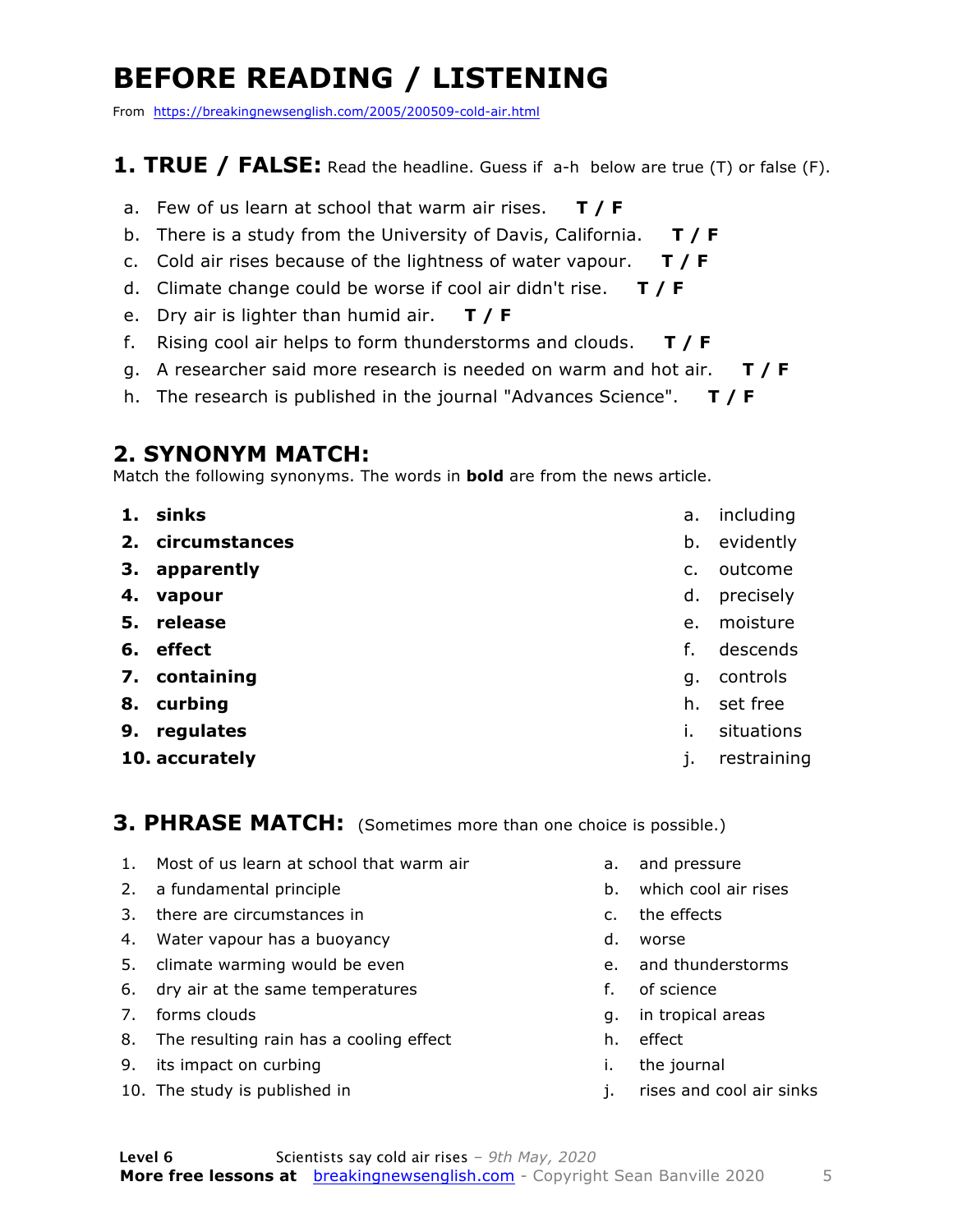### **GAP FILL**

From https://breakingnewsenglish.com/2005/200509-cold-air.html

Most of us learn at school that warm air rises and cool air (1) \_\_\_\_\_\_\_\_\_\_\_\_. This has always appeared to be a fundamental principle of science. However, a (2) \_\_\_\_\_\_\_\_\_\_\_\_ from the University of California, Davis found that there are circumstances in which cool air rises. Researchers discovered that in (3) \_\_\_\_\_\_\_\_\_\_\_\_ atmospheres, cold air rises because of the lightness of water (4) \_\_\_\_\_\_\_\_\_\_\_\_\_\_. Apparently, in warmer and more humid climates, water particles become more (5) \_\_\_\_\_\_\_\_\_\_\_\_ and can help cooler air rise. Lead researcher Dr Da Yang said: "Water vapour has a buoyancy (6) \_\_\_\_\_\_\_\_\_\_ which helps release the heat of the atmosphere to space and reduce the (7) \_\_\_\_\_\_\_\_\_\_\_\_\_\_\_\_ of warming. Without this lightness of water vapour, the climate warming would be  $(8)$ worse." *study effect vapour even sinks degree tropical buoyant*

The scientists said  $(9)$  air is lighter than dry air at the same temperatures and pressure. This is called the vapour buoyancy effect. It (10) \_\_\_\_\_\_\_\_\_\_\_\_ cooler air containing water droplets to rise, which then forms (11) \_\_\_\_\_\_\_\_\_\_\_\_ and thunderstorms. The resulting rain has a cooling effect in tropical areas. Another researcher, Seth Seidel, said more (12) \_\_\_\_\_\_\_\_\_\_\_\_ is needed to find out the effects rising cool air has on climate change, and on its impact on  $(13)$ the effects of global warming. Seth Seidel said: "Now that we understand how the (14) \_\_\_\_\_\_\_\_\_\_\_\_ of water regulates tropical climate, we plan to study whether global climate models (15) \_\_\_\_\_\_\_\_\_\_\_\_ represent this effect." The study is published in the (16) \_\_\_\_\_\_\_\_\_\_\_\_ "Science Advances". *clouds curbing journal humid accurately research allows lightness*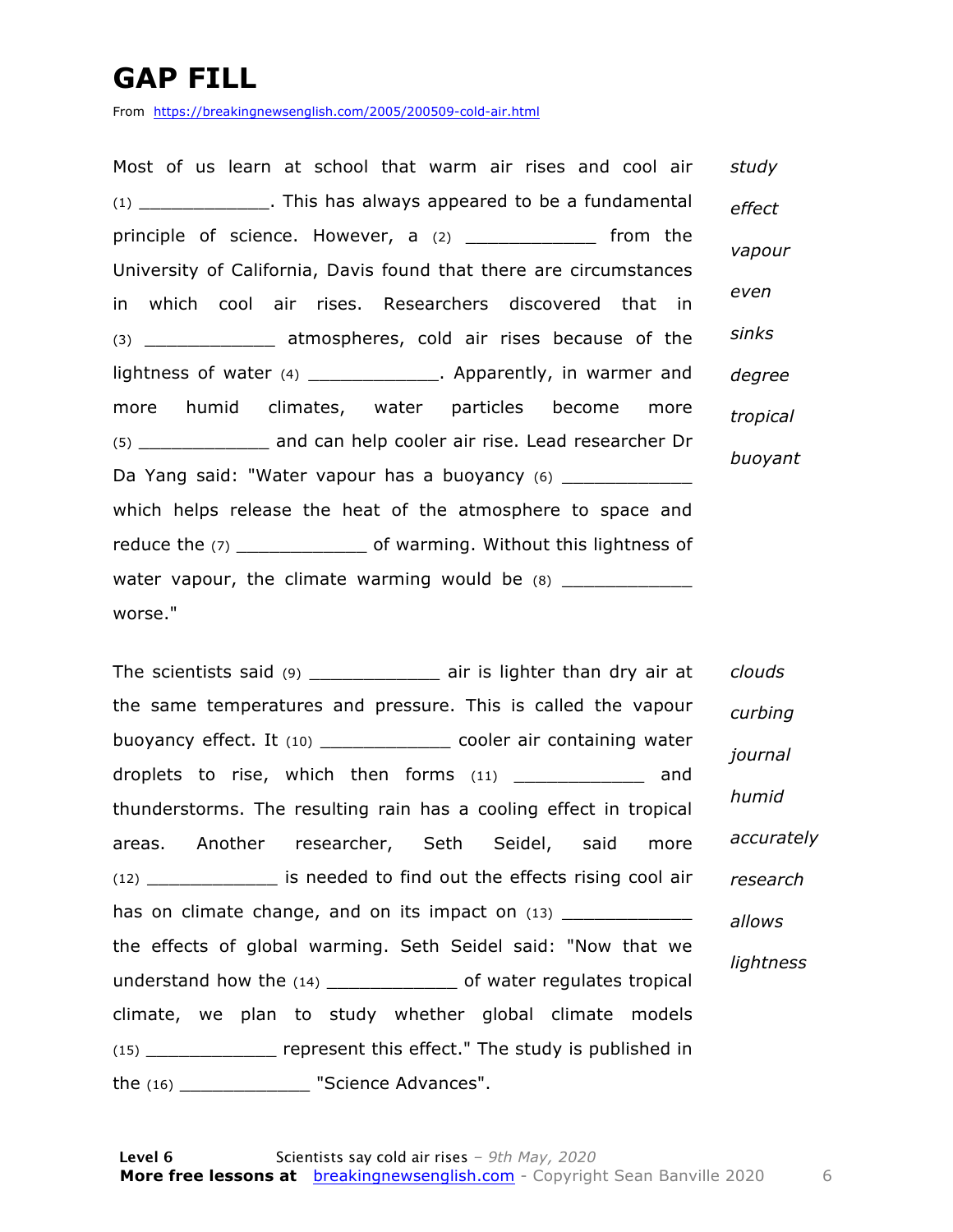#### **LISTENING – Guess the answers. Listen to check.**

From https://breakingnewsenglish.com/2005/200509-cold-air.html

1) Most of us learn at school that warm air rises and a. cool air sinks b. cool air stinks c. cool air slinks d. cool air shrinks 2) This has always appeared to be a fundamental a. principle of science b. principal of science c. prince apple of science d. principlalty of science 3) Researchers discovered that \_\_\_\_\_\_\_ a. in tropic atmospheres b. in topical atmospheres c. in trippy call atmospheres d. in trope call atmospheres 4) in warmer and more humid climates, water particles \_\_\_\_\_\_ a. become more buoy aunt b. become more boy aunt c. become more boy ant d. become more buoyant 5) Without this lightness of water vapour, the climate warming would \_\_\_\_\_\_ a. be even worst b. be even verse c. be even worth d. be even worse 6) humid air is lighter than dry air at the same a. temperatures and pressured b. temperature and pressured c. temperatures and pressure d. temp raters and pressure 7) It allows cooler air containing water a. droplets to rise b. droplets to arise c. droplets to risen d. droplets to riser 8) more research is needed to find out the effects has a. rising cool lair b. rising coo lair c. rising cool ear d. rising cool air 9) Now that we understand how the lightness of water \_\_\_\_\_\_\_ a. deregulates tropical climate b. aggregates tropical climate c. surrogates tropical climate d. regulates tropical climate 10) we plan to study whether global climate models accurately \_\_\_\_\_\_ a. represent this reflect b. represent this effect c. represent this affect d. represent this confect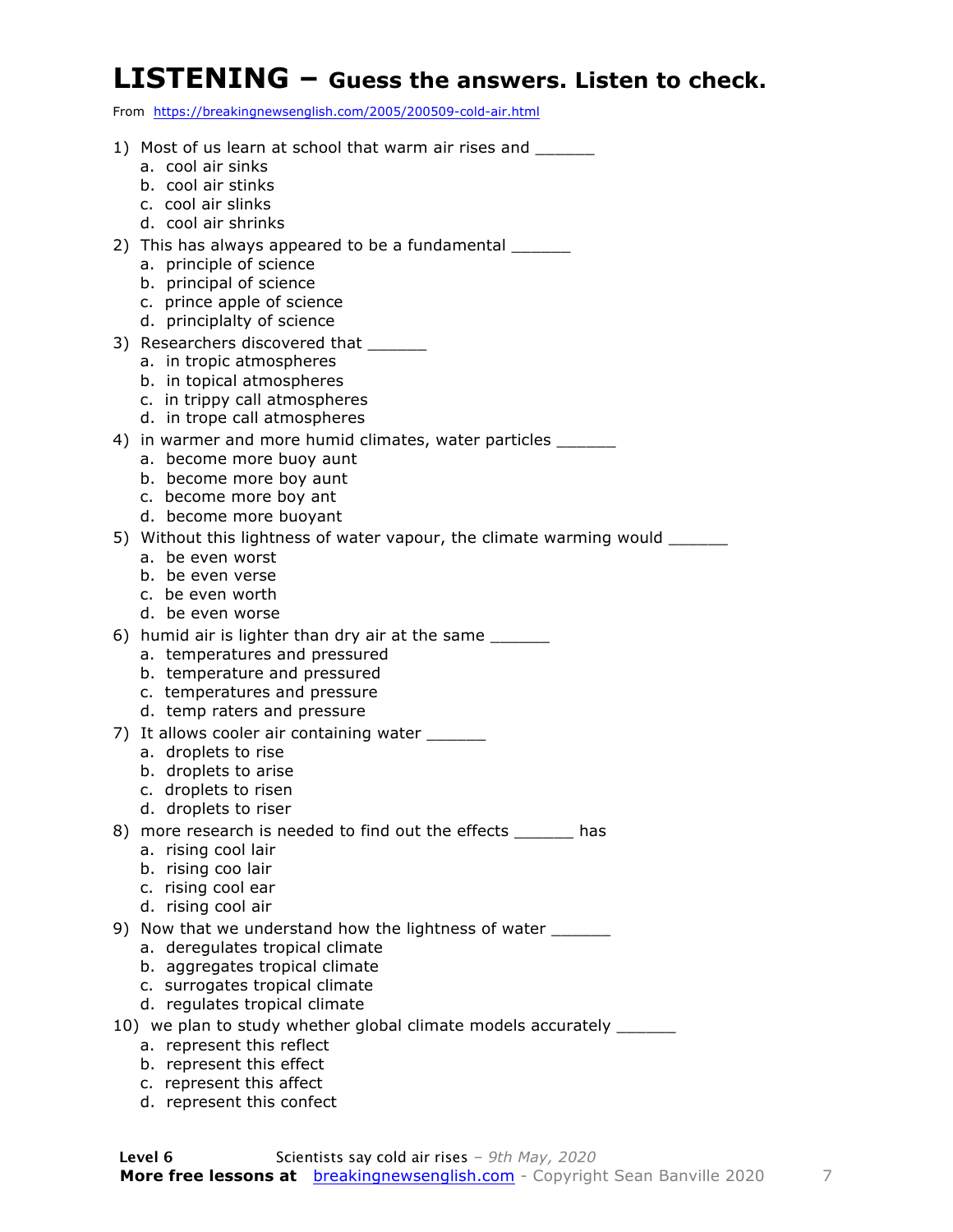### **LISTENING – Listen and fill in the gaps**

From https://breakingnewsenglish.com/2005/200509-cold-air.html

Most of us learn at school that warm air  $(1)$  air sinks. This has always appeared to be a fundamental  $(2)$ However, a study from the University of California, Davis found that there are circumstances in which cool air rises. Researchers discovered that in tropical atmospheres, cold air rises because of the  $(3)$ vapour. Apparently, in warmer and more humid climates, water particles become (4) **become** (4) **become** (4) **become** can help cooler air rise. Lead researcher Dr Da Yang said: "Water vapour has a buoyancy effect which helps release (5)  $\qquad \qquad$  the atmosphere to space and reduce the degree of warming. Without this lightness of water vapour, (6) **would be even worse."** 

The scientists said humid  $(7)$  and than dry air at the same temperatures and pressure. This is called (8) \_\_\_\_\_\_\_\_\_\_\_\_\_\_\_\_\_\_\_\_\_\_\_\_\_\_\_\_\_ effect. It allows cooler air containing water (9) effect. It allows cooler air containing water (9) then forms clouds and thunderstorms. The resulting rain has a cooling effect in tropical areas. Another researcher, Seth Seidel, said more research is needed to find (10) \_\_\_\_\_\_\_\_\_\_\_\_\_\_\_\_\_\_\_\_\_\_\_\_\_\_ rising cool air has on climate change, and on its impact on curbing the effects of global warming. Seth Seidel said: "Now that we understand how the lightness of water (11) \_\_\_\_\_\_\_\_\_\_\_\_\_\_\_\_\_\_\_, we plan to study whether global climate models accurately represent this effect." The study (12) \_\_\_\_\_\_\_\_\_\_\_\_\_\_\_\_\_\_\_\_\_\_\_\_\_ the journal "Science Advances".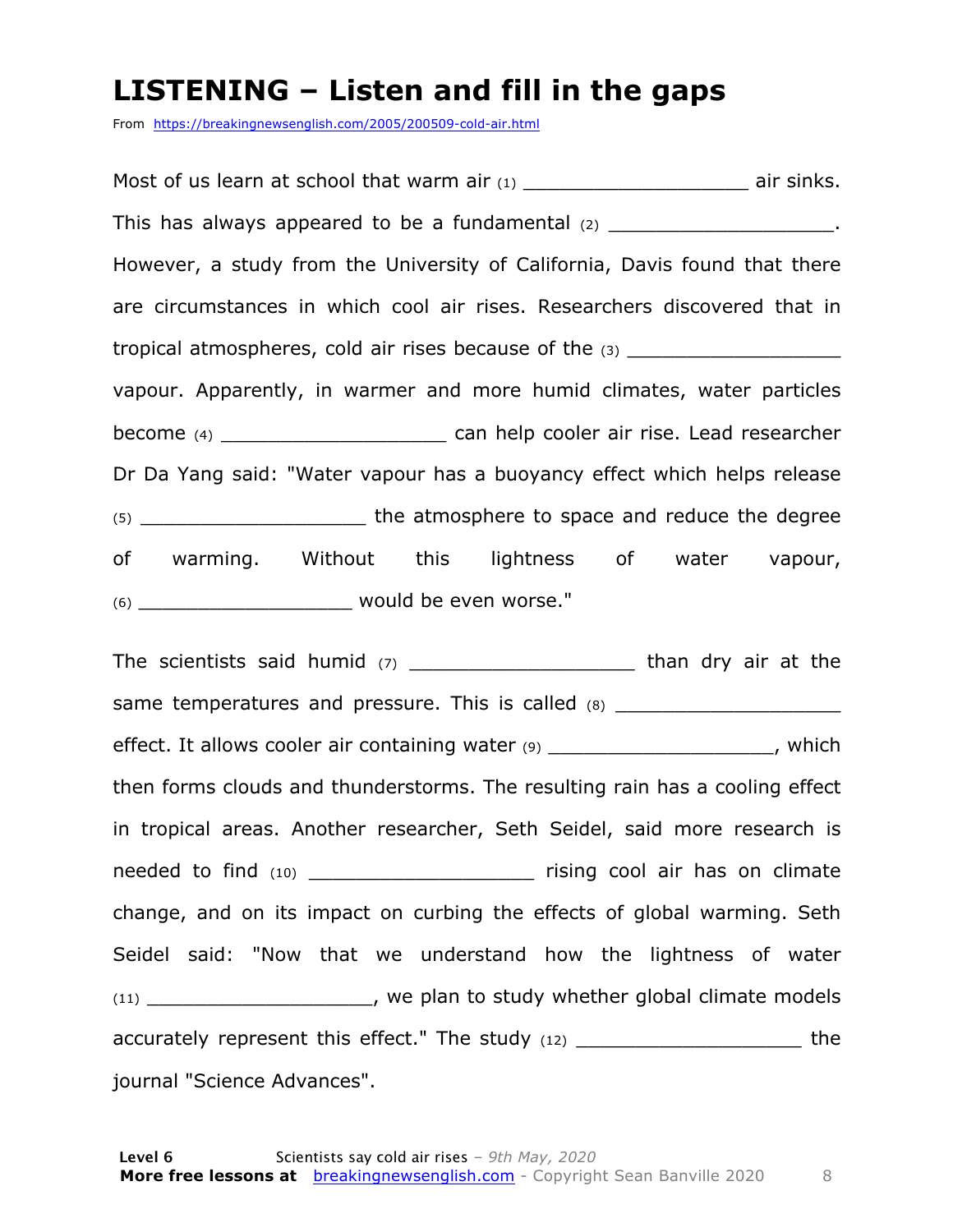### **COMPREHENSION QUESTIONS**

From https://breakingnewsenglish.com/2005/200509-cold-air.html

- 1. Where do most of us learn that warm air rises?
- 2. In what kind of atmospheres does cool air rise?
- 3. What becomes more buoyant in more humid climates?
- 4. Who is Da Yang?
- 5. What could be worse without the lightness of water vapour?
- 6. What did scientists say was lighter than dry air?
- 7. What does air with water droplets help to form?
- 8. What did a researcher called Seth Seidel say was needed?
- 9. What models did a researcher plan to study?
- 10. What is the name of the study the article is published in?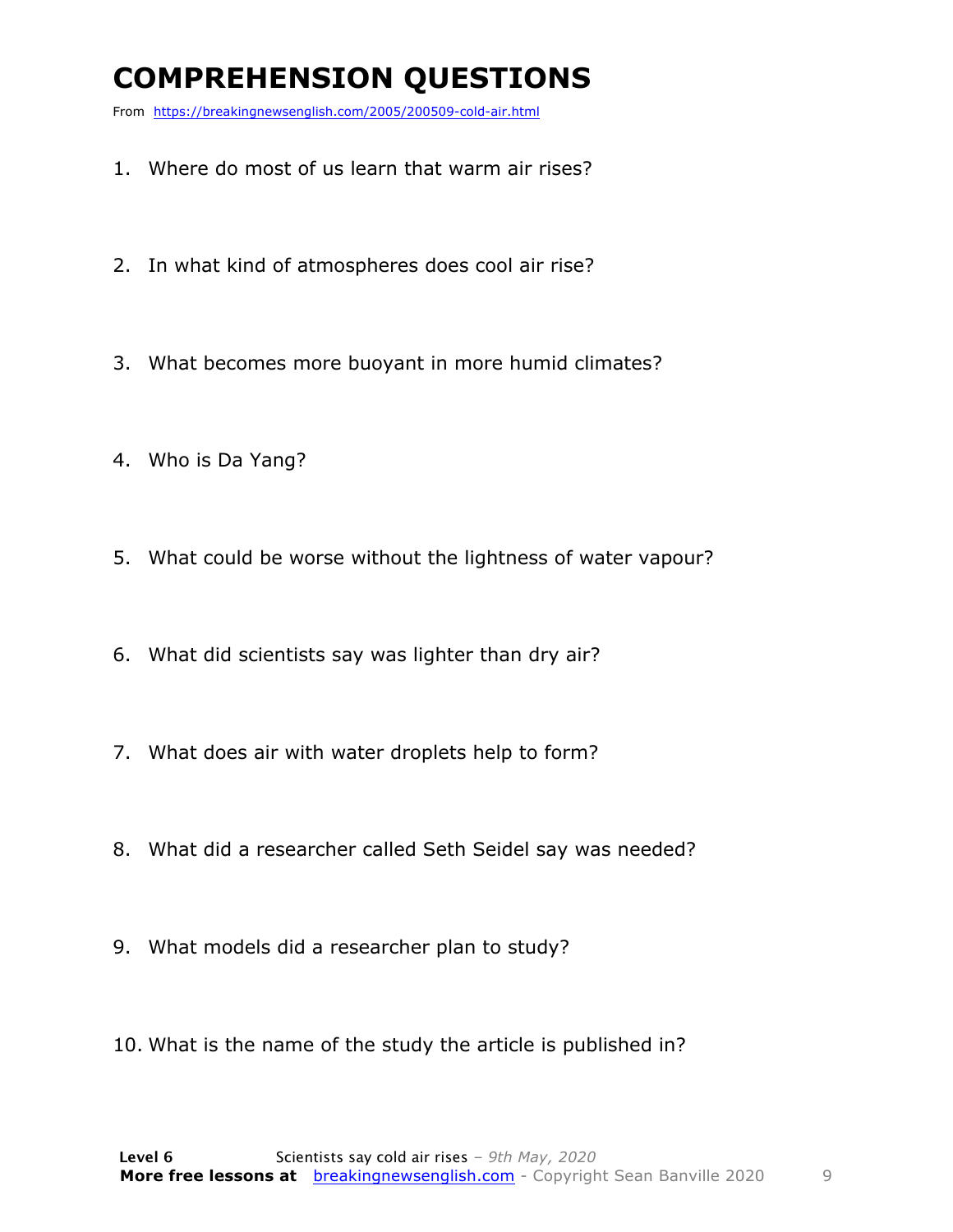## **MULTIPLE CHOICE - QUIZ**

From https://breakingnewsenglish.com/2005/200509-cold-air.html

| 1) Where do most of us learn that                                                           | 6) What did scientists say was lighter                                                                                                                             |
|---------------------------------------------------------------------------------------------|--------------------------------------------------------------------------------------------------------------------------------------------------------------------|
| warm air rises?                                                                             | than dry air?                                                                                                                                                      |
| a) on the Internet                                                                          | a) oxygen                                                                                                                                                          |
| b) in the bathroom                                                                          | b) humid air                                                                                                                                                       |
| c) in nature                                                                                | c) $CO2$                                                                                                                                                           |
| d) at school                                                                                | d) pollution                                                                                                                                                       |
| 2) In what kind of atmospheres does                                                         | 7) What does air with water droplets                                                                                                                               |
| cool air rise?                                                                              | help to form?                                                                                                                                                      |
| a) bad atmospheres                                                                          | a) waterfalls                                                                                                                                                      |
| b) tropical atmospheres                                                                     | b) hurricanes                                                                                                                                                      |
| c) space atmospheres                                                                        | c) flooding                                                                                                                                                        |
| d) hemispheres                                                                              | d) clouds and thunderstorms                                                                                                                                        |
| 3) What becomes more buoyant in                                                             | 8) What did a researcher called Seth                                                                                                                               |
| more humid climates?                                                                        | Seidel say was needed?                                                                                                                                             |
| a) heat                                                                                     | a) more research                                                                                                                                                   |
| b) oxygen                                                                                   | b) more rain                                                                                                                                                       |
| c) water particles                                                                          | c) more money                                                                                                                                                      |
| d) rain                                                                                     | d) less pollution                                                                                                                                                  |
| 4) Who is Da Yang?                                                                          | 9) What models did a researcher plan                                                                                                                               |
| a) a lead researcher                                                                        | to study?                                                                                                                                                          |
| b) a journalist                                                                             | a) geothermal science models                                                                                                                                       |
| c) a publisher                                                                              | b) rain pattern models                                                                                                                                             |
| d) a student                                                                                | c) global climate models                                                                                                                                           |
| 5) What could be worse without the                                                          | d) toy models                                                                                                                                                      |
| lightness of water vapour?<br>a) flooding<br>b) typhoons<br>c) climate warming<br>d) floods | 10) What is the name of the study<br>the article is published in?<br>a) Climate Changes<br>b) Science Advances<br>c) Water Advances<br>d) Clouds and Thunderstorms |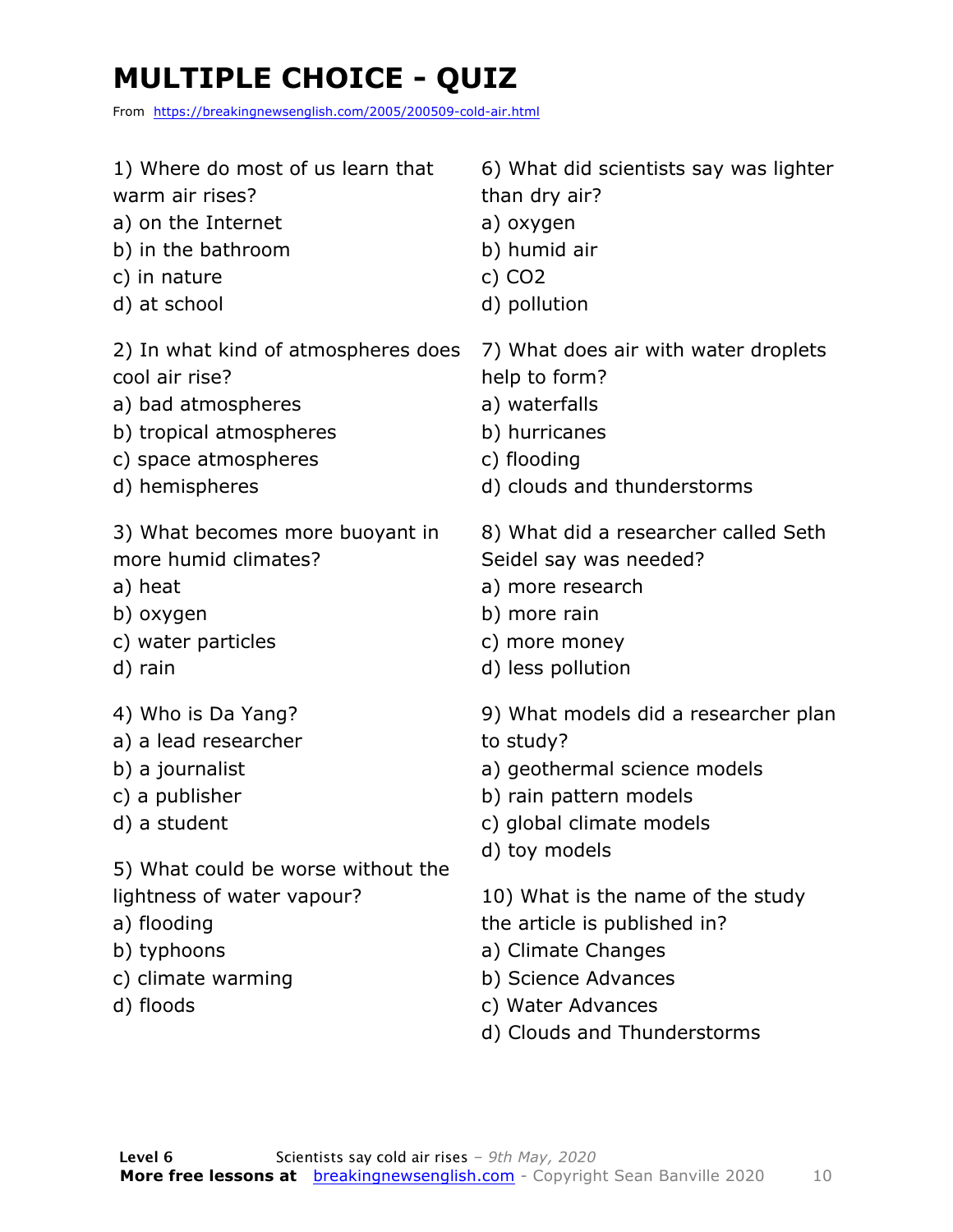### **ROLE PLAY**

From https://breakingnewsenglish.com/2005/200509-cold-air.html

#### **Role A – Science**

You think science is the best subject to study at school. Tell the others three reasons why. Tell them what is wrong with their subjects. Also, tell the others which is the least interesting of these (and why): literature, art or maths.

#### **Role B – Literature**

You think literature is the best subject to study at school. Tell the others three reasons why. Tell them what is wrong with their subjects. Also, tell the others which is the least interesting of these (and why): science, art or maths.

#### **Role C – Art**

You think art is the best subject to study at school. Tell the others three reasons why. Tell them what is wrong with their subjects. Also, tell the others which is the least interesting of these (and why): literature, science or maths.

#### **Role D – Maths**

You think maths is the best subject to study at school. Tell the others three reasons why. Tell them what is wrong with their subjects. Also, tell the others which is the least interesting of these (and why): literature, art or science.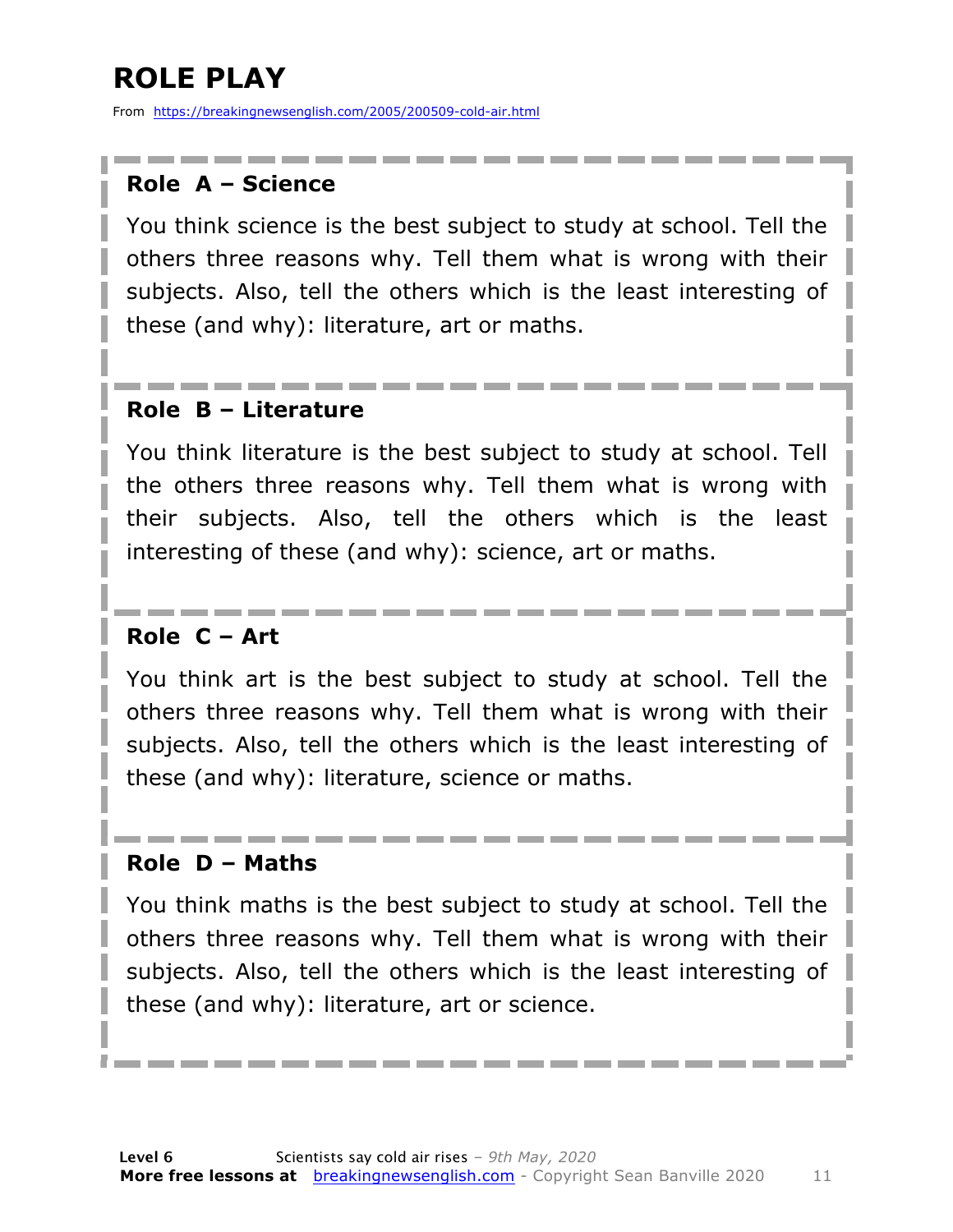## **AFTER READING / LISTENING**

From https://breakingnewsenglish.com/2005/200509-cold-air.html

**1. WORD SEARCH:** Look in your dictionary / computer to find collocates, other meanings, information, synonyms … for the words 'cold' and 'air'.

| cold | air |
|------|-----|
|      |     |
|      |     |
|      |     |

- Share your findings with your partners.
- Make questions using the words you found.
- Ask your partner / group your questions.

2. **ARTICLE OUESTIONS:** Look back at the article and write down some questions you would like to ask the class about the text.

- Share your questions with other classmates / groups.
- Ask your partner / group your questions.

**3. GAP FILL:** In pairs / groups, compare your answers to this exercise. Check your answers. Talk about the words from the activity. Were they new, interesting, worth learning…?

**4. VOCABULARY:** Circle any words you do not understand. In groups, pool unknown words and use dictionaries to find their meanings.

**5. TEST EACH OTHER:** Look at the words below. With your partner, try to recall how they were used in the text:

| learn<br>$\bullet$ | $\cdot$ dry |
|--------------------|-------------|
| • principle        | • allows    |
| • discovered       | • resulting |
| lead<br>$\bullet$  | • curbing   |
| • release          | • whether   |
| worse              | • published |
|                    |             |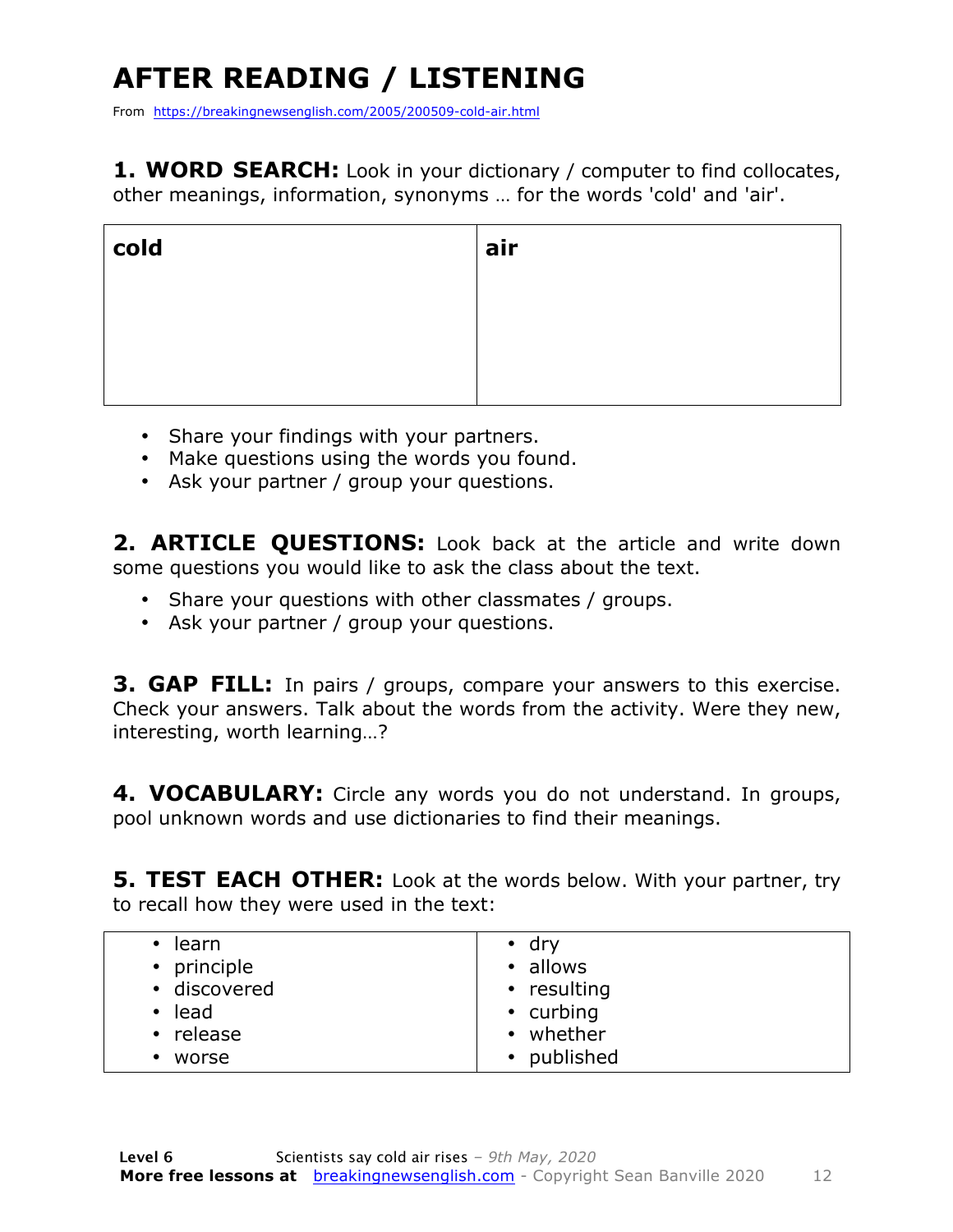### **COLD AIR SURVEY**

From https://breakingnewsenglish.com/2005/200509-cold-air.html

Write five GOOD questions about cold air in the table. Do this in pairs. Each student must write the questions on his / her own paper.

When you have finished, interview other students. Write down their answers.

|      | STUDENT 1 | STUDENT 2 | STUDENT 3 |
|------|-----------|-----------|-----------|
| Q.1. |           |           |           |
| Q.2. |           |           |           |
| Q.3. |           |           |           |
| Q.4. |           |           |           |
| Q.5. |           |           |           |

- Now return to your original partner and share and talk about what you found out. Change partners often.
- Make mini-presentations to other groups on your findings.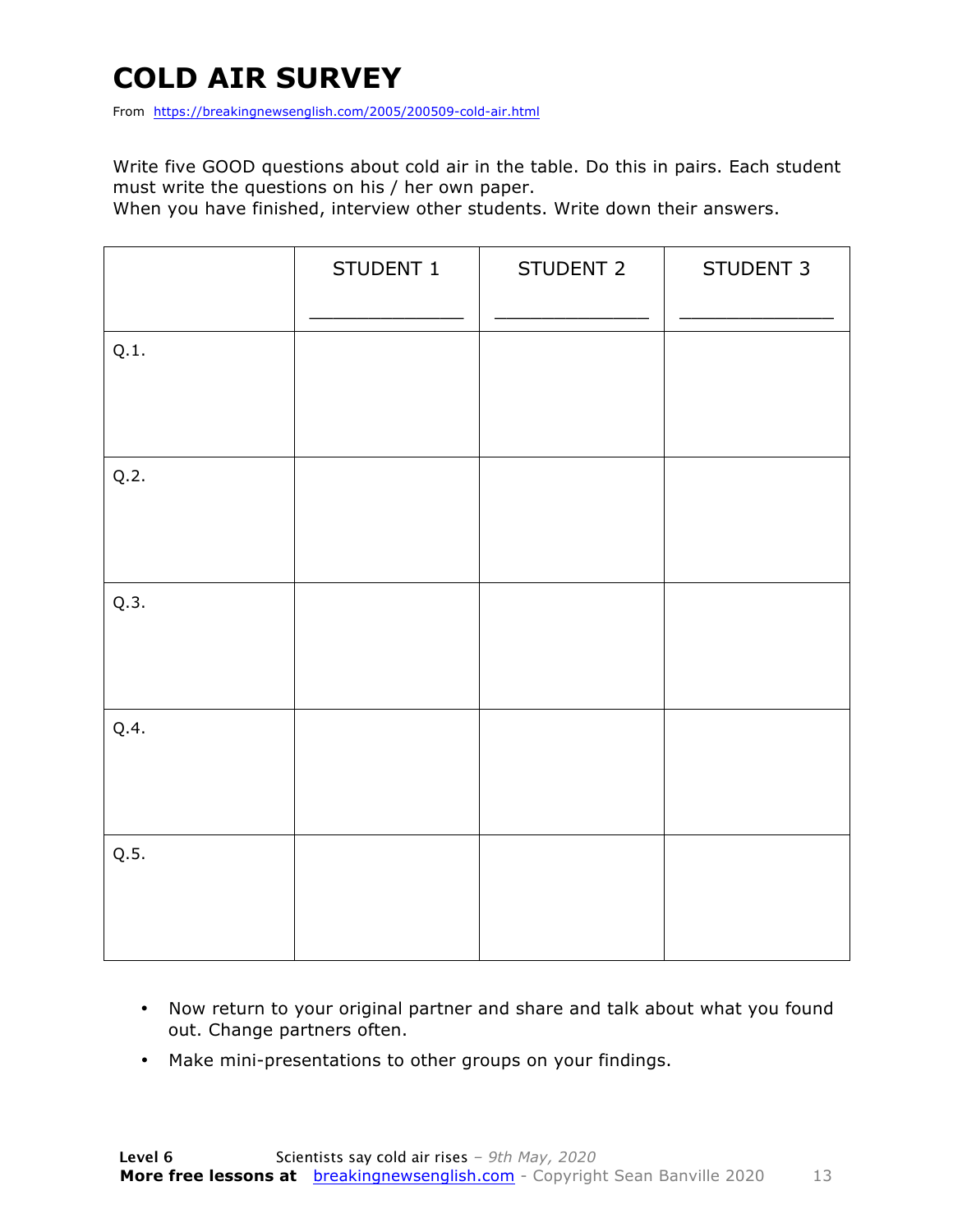### **COLD AIR DISCUSSION**

STUDENT A's QUESTIONS (Do not show these to student B)

- 1. What did you think when you read the headline?
- 2. What images are in your mind when you hear the word 'cold'?
- 3. What do you think of cold air?
- 4. What did you learn about air at school?
- 5. What did you think of science at school?
- 6. What do you know about tropical areas?
- 7. What are the good and bad things about the tropics?
- 8. What do you think of humidity?
- 9. What kind of weather do you love?
- 10. What do you know about global warming?

*Scientists say cold air rises – 9th May, 2020* Thousands more free lessons at breakingnewsenglish.com

#### -----------------------------------------------------------------------------

#### **COLD AIR DISCUSSION**

STUDENT B's QUESTIONS (Do not show these to student A)

- 11. Did you like reading this article? Why/not?
- 12. What do you think of when you hear the word 'air'?
- 13. What do you think about what you read?
- 14. What is your favourite outside temperature and why?
- 15. What do you think the vapour buoyancy effect is?
- 16. What do you think of thunderstorms?
- 17. How could we curb the effects of global warming?
- 18. How much do you like science?
- 19. What would it be like to be a scientist?
- 20. What questions would you like to ask the researchers?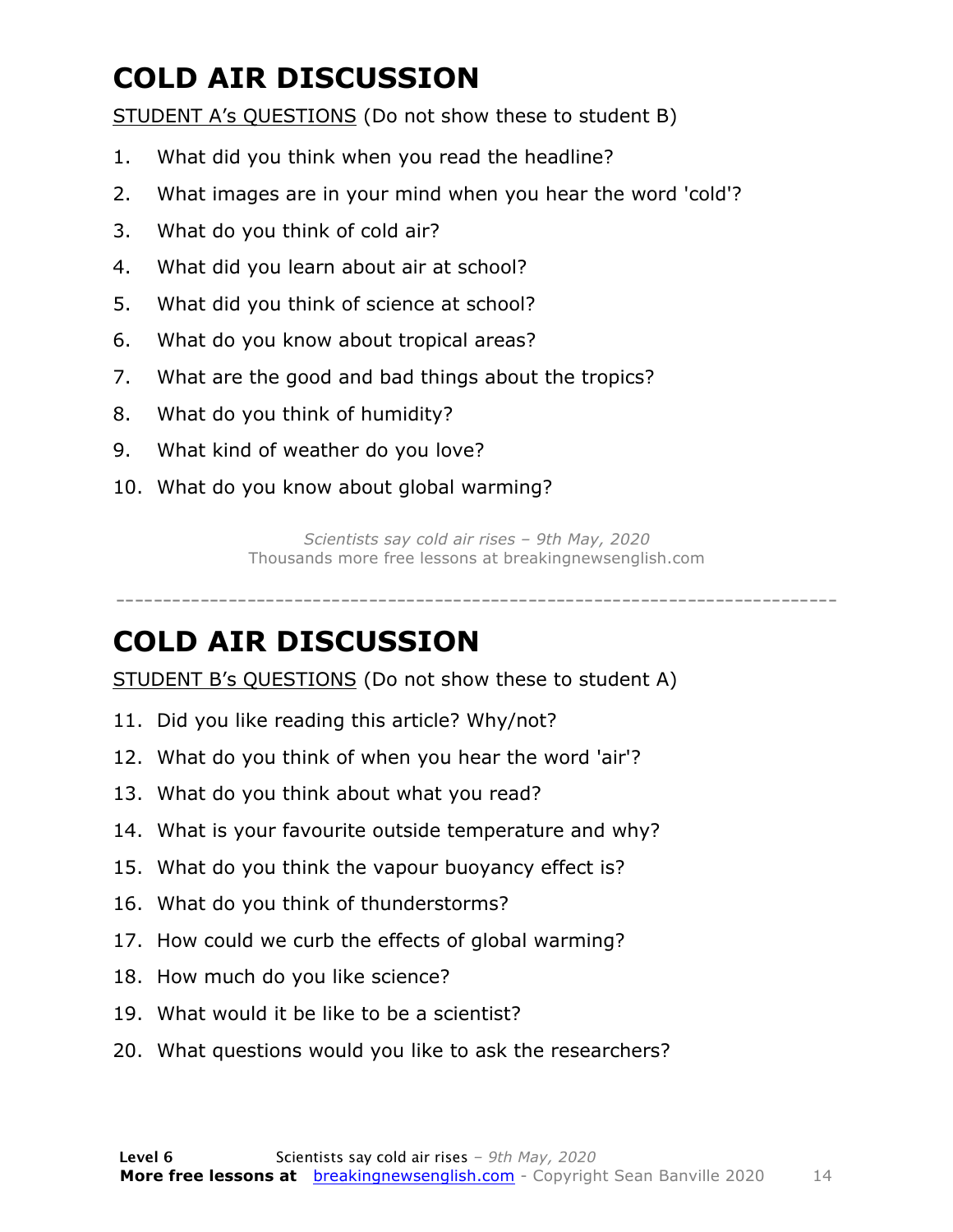### **DISCUSSION (Write your own questions)**

STUDENT A's QUESTIONS (Do not show these to student B)

| 1. |                                                                                                                      |
|----|----------------------------------------------------------------------------------------------------------------------|
|    |                                                                                                                      |
| 2. | <u> 1989 - Johann John Stone, mars et al. (b. 1989)</u>                                                              |
| 3. | <u> 1980 - Johann John Stone, mensk politik (d. 1980)</u>                                                            |
|    |                                                                                                                      |
| 4. |                                                                                                                      |
| 5. | <u> 1980 - Jan James James Barnett, martin de la política de la propia de la propia de la propia de la propia de</u> |
|    |                                                                                                                      |
| 6. | <u> 1989 - Johann Barbara, martxa alemani</u> ar arte                                                                |
|    | $Convriath \odot hraskinanawsanalich com 2020$                                                                       |

Copyright © breakingnewsenglish.com 2020

### **DISCUSSION (Write your own questions)**

STUDENT B's QUESTIONS (Do not show these to student A)

| 1. |                                                                                                                         |  |  |
|----|-------------------------------------------------------------------------------------------------------------------------|--|--|
|    |                                                                                                                         |  |  |
| 2. | <u> 1980 - Andrea Stationer, fransk politiker (d. 1980)</u>                                                             |  |  |
| 3. |                                                                                                                         |  |  |
|    |                                                                                                                         |  |  |
| 4. | <u> 1980 - Jan Samuel Barbara, margaret eta idazlea (h. 1980).</u>                                                      |  |  |
| 5. | <u> 1986 - Johann Stoff, deutscher Stoffen und der Stoffen und der Stoffen und der Stoffen und der Stoffen und der </u> |  |  |
|    |                                                                                                                         |  |  |
| 6. | <u> 1989 - Johann John Stone, market fan it ferskearre fan it ferskearre fan it ferskearre fan it ferskearre fan i</u>  |  |  |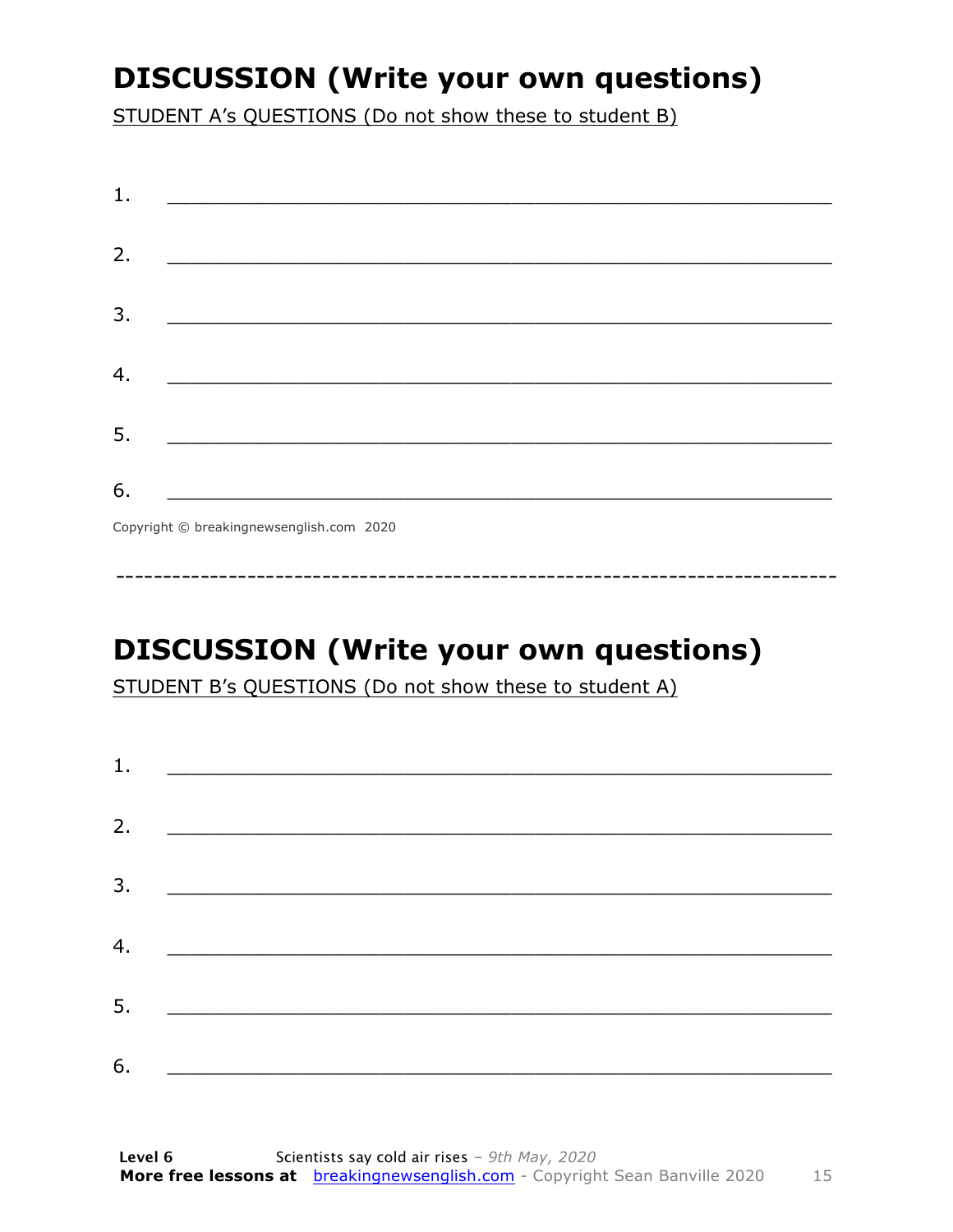### **LANGUAGE - CLOZE**

From https://breakingnewsenglish.com/2005/200509-cold-air.html

Most of us learn at school that warm air rises and cool air sinks. This has always appeared to be a fundamental  $(1)$  \_\_\_\_ of science. However, a study from the University of California, Davis found that there are circumstances (2) \_\_\_\_ which cool air rises. Researchers discovered that in tropical atmospheres, cold air rises because of the (3) \_\_\_\_ of water vapour. Apparently, in warmer and more humid climates, water (4) \_\_\_\_ become more buoyant and can help cooler air rise. Lead researcher Dr Da Yang said: "Water vapour has a buoyancy effect which helps (5) \_\_\_\_ the heat of the atmosphere to space and reduce the degree of warming. Without this lightness of water vapour, the climate warming would be  $(6)$  \_\_\_\_ worse."

The scientists said humid air is lighter than  $(7)$  \_\_\_\_ air at the same temperatures and pressure. This is called the vapour buoyancy effect. It allows cooler air containing water droplets to rise, which then (8) \_\_\_\_\_ clouds and thunderstorms. The resulting rain has a cooling effect in tropical areas. Another researcher, Seth Seidel, said more research is needed to find out the effects rising cool air has on climate change, and on its impact on (9) \_\_\_\_ the effects of global warming. Seth Seidel said: "Now that we understand how the lightness of water  $(10)$  \_\_\_\_\_\_ tropical climate, we plan to study  $(11)$  \_\_\_\_ global climate models accurately represent this effect." The study is published in the (12) \_\_\_\_ "Science Advances".

#### **Put the correct words from the table below in the above article.**

| 1.  | (a) | principal   | (b) | principality | (c) | principle  | (d) | principles  |
|-----|-----|-------------|-----|--------------|-----|------------|-----|-------------|
| 2.  | (a) | in          | (b) | as           | (c) | though     | (d) | much        |
| 3.  | (a) | lightness   | (b) | weighty      | (c) | float      | (d) | buoyant     |
| 4.  | (a) | particles   | (b) | particulars  | (c) | partitions | (d) | parts       |
| 5.  | (a) | freedom     | (b) | release      | (c) | jettison   | (d) | propel      |
| 6.  | (a) | ever        | (b) | event        | (c) | every      | (d) | even        |
| 7.  | (a) | fried       | (b) | levelled     | (c) | dry        | (d) | toxicity    |
| 8.  | (a) | ups         | (b) | adds         | (c) | bakes      | (d) | forms       |
| 9.  | (a) | curbing     | (b) | craving      | (c) | curving    | (d) | cubing      |
| 10. | (a) | deregulates | (b) | regulates    | (c) | irrigates  | (d) | radiates    |
| 11. | (a) | whither     | (b) | whether      | (c) | whiter     | (d) | whatever    |
| 12. | (a) | manual      | (b) | précis       | (c) | journal    | (d) | white paper |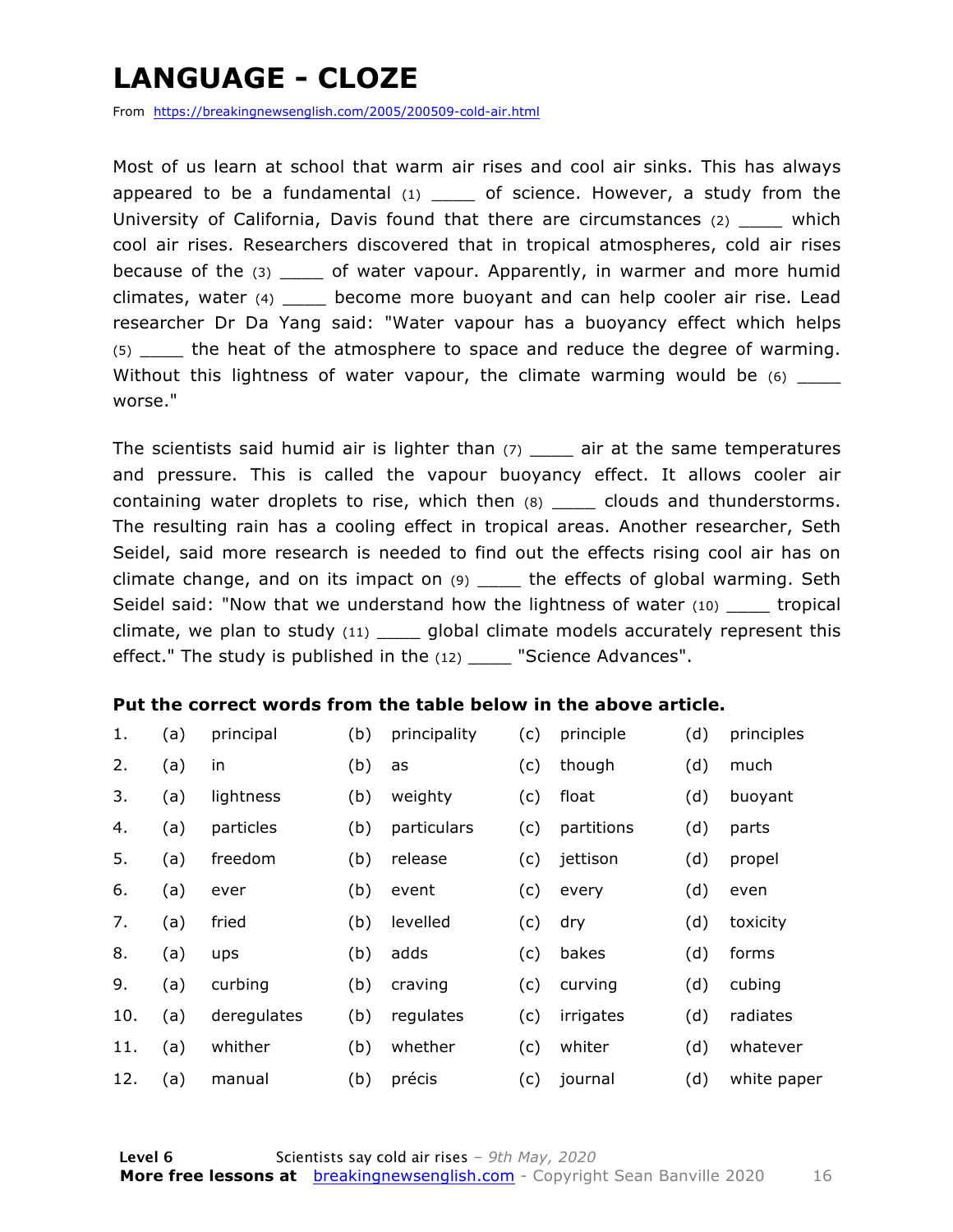### **SPELLING**

From https://breakingnewsenglish.com/2005/200509-cold-air.html

#### **Paragraph 1**

- 1. a fundamental ripnipcel of science
- 2. there are acusscemrtcni
- 3. in tropical eoephssrmat
- 4. water particles become more notaybu
- 5. reduce the geeedr of warming
- 6. Without this lightness of water opauvr

#### **Paragraph 2**

- 7. hdimu air is lighter
- 8. at the same temperatures and esrrspue
- 9. water strledop
- 10. ngbicur the effects of global warming
- 11. water teugersal tropical climate
- 12. published in the anjrlou "Science Advances"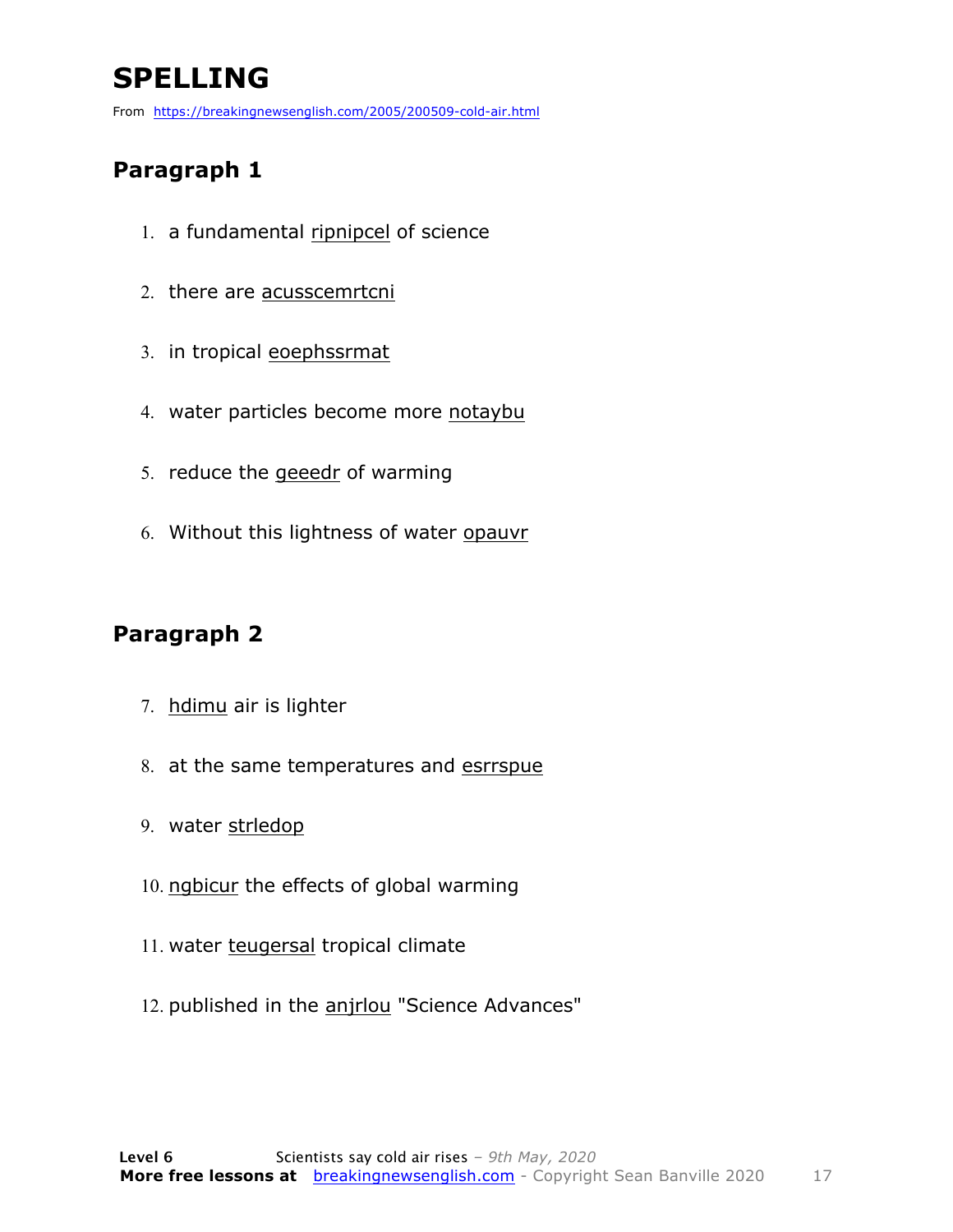### **PUT THE TEXT BACK TOGETHER**

From https://breakingnewsenglish.com/2005/200509-cold-air.html

#### **Number these lines in the correct order.**

- ( ) on curbing the effects of global warming. Seth Seidel said: "Now that we understand how the lightness of water regulates tropical
- ( ) effect which helps release the heat of the atmosphere to space and reduce the degree
- ( ) effect. It allows cooler air containing water droplets to rise, which then forms clouds and thunderstorms. The resulting rain has
- ( ) rises because of the lightness of water vapour. Apparently, in warmer and more humid climates, water
- ( ) The scientists said humid air is lighter than dry air at the same temperatures and pressure. This is called the vapour buoyancy
- ( *1* ) Most of us learn at school that warm air rises and cool air sinks. This has always appeared to be a fundamental
- ( ) this effect." The study is published in the journal "Science Advances".
- ( ) climate, we plan to study whether global climate models accurately represent
- ( ) of warming. Without this lightness of water vapour, the climate warming would be even worse."
- ( ) a cooling effect in tropical areas. Another researcher, Seth Seidel, said more research is needed to
- ( ) particles become more buoyant and can help cooler air rise. Lead researcher Dr Da Yang said: "Water vapour has a buoyancy
- ( ) find out the effects rising cool air has on climate change, and on its impact
- ( ) principle of science. However, a study from the University of California, Davis found that there are
- ( ) circumstances in which cool air rises. Researchers discovered that in tropical atmospheres, cold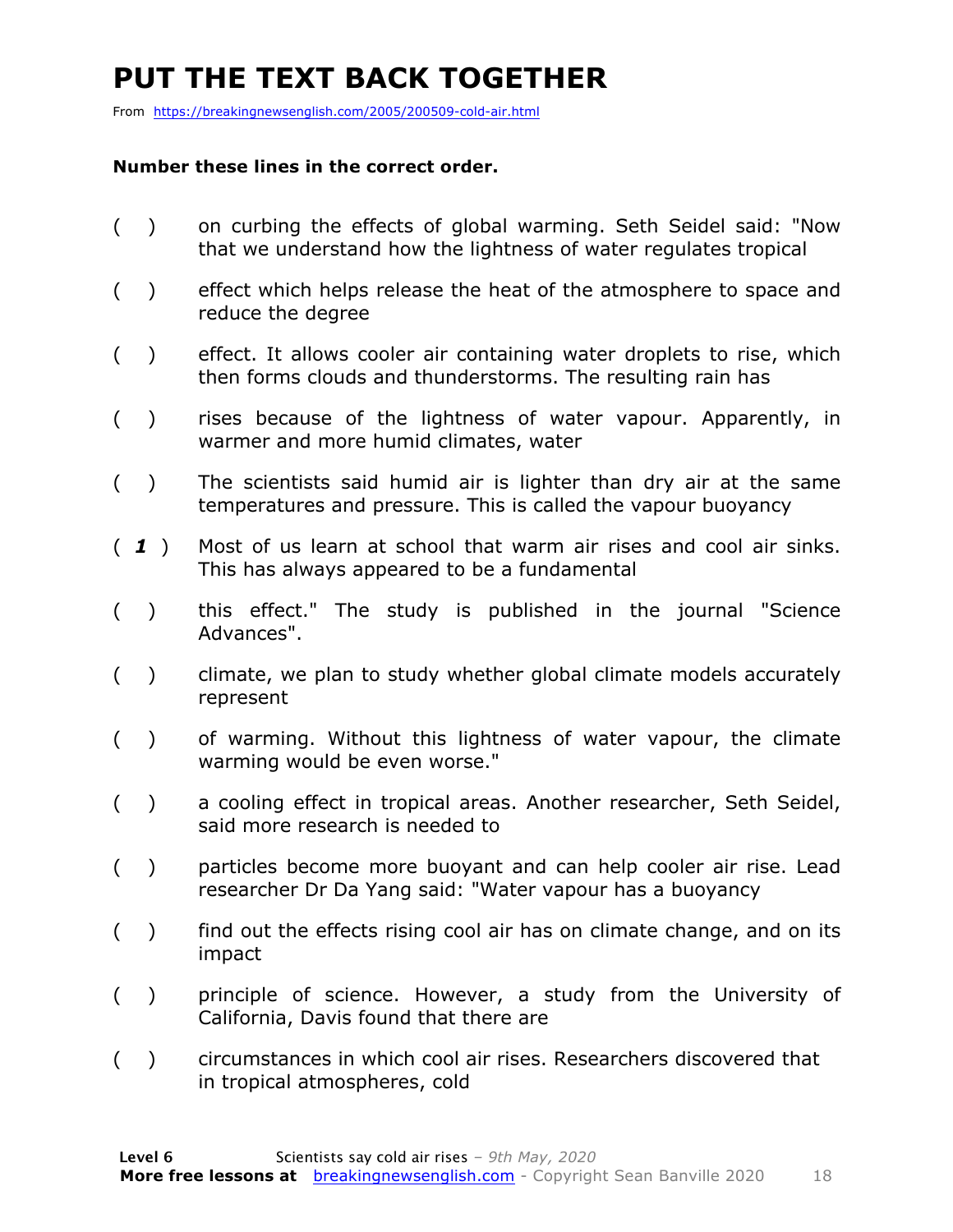#### **PUT THE WORDS IN THE RIGHT ORDER**

From https://breakingnewsenglish.com/2005/200509-cold-air.html

1. that We rises . learn air warm at school

2. in which rises . are circumstances air cool There

3. water . because rises lightness of Air of the

4. atmosphere the Release space . heat to the of

5. climate be The even would worse . warming

6. than dry Humid lighter air . air is

7. the buoyancy effect . vapour called is This

8. has in cooling effect a tropical Rain areas .

9. air Find has . cool the effects out rising

10. models climate effect . Global represent this accurately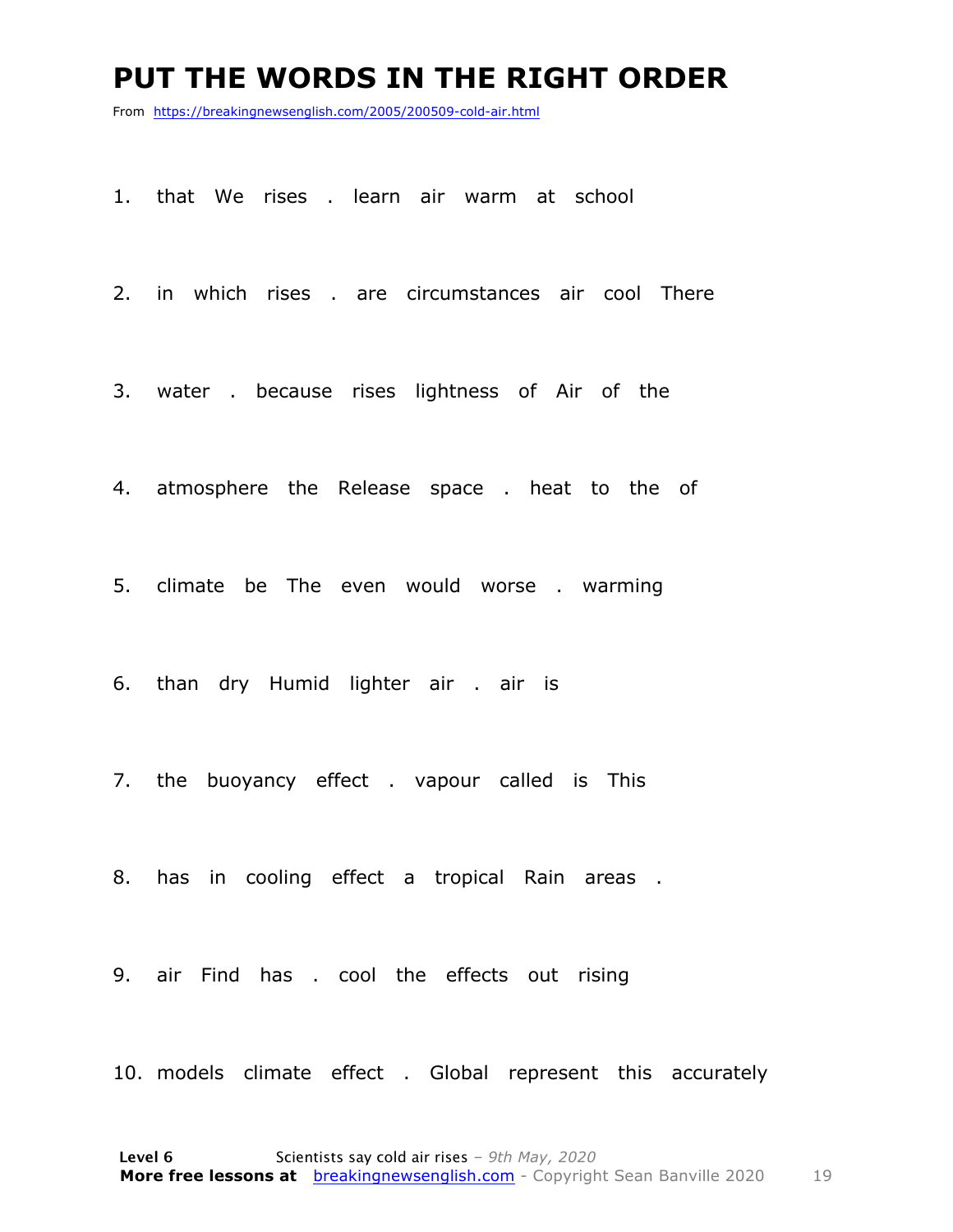### **CIRCLE THE CORRECT WORD (20 PAIRS)**

From https://breakingnewsenglish.com/2005/200509-cold-air.html

Most of us *learn / academic* at school that warm air rises and cool air sinks. This has always *seemingly / appeared* to be a fundamental principle of science. However, a *studious / study* from the University of California, Davis found that there are circumstances *in / on* which cool air rises. Researchers discovered that in *tropics / tropical* atmospheres, cold air rises because of the lightness of water *wiper / vapour*. Apparently, in warmer and more humid climates, water particles become more *buoyant / floating* and can help cooler air rise. Lead researcher Dr Da Yang said: "Water vapour has a buoyancy *reflect / effect* which helps release the heat of the atmosphere to space and reduce the *degree / agree* of warming. Without this lightness of water vapour, the climate warming would be even *worst / worse*."

The scientists said *humid / humidity* air is lighter than dry air at the same temperatures and pressure. This is called the vapour buoyancy *affect / effect*. It allows cooler air *contents / containing* water droplets to rise, which then forms clouds and *thunderstorms / thundery*. The resulting rain has a cooling effect in tropical areas. Another researcher, Seth Seidel, said more research is needed to find out the effects rising cool air *have / has* on climate change, and on its impact on *craving / curbing* the effects of global warming. Seth Seidel said: "Now that we understand how the lightness of water *regulates / waters* tropical climate, we plan to study *weather / whether* global climate models accurately *system / represent* this effect." The study is published in the *journal / journey* "Science Advances".

#### **Talk about the connection between each pair of words in italics, and why the correct word is correct.**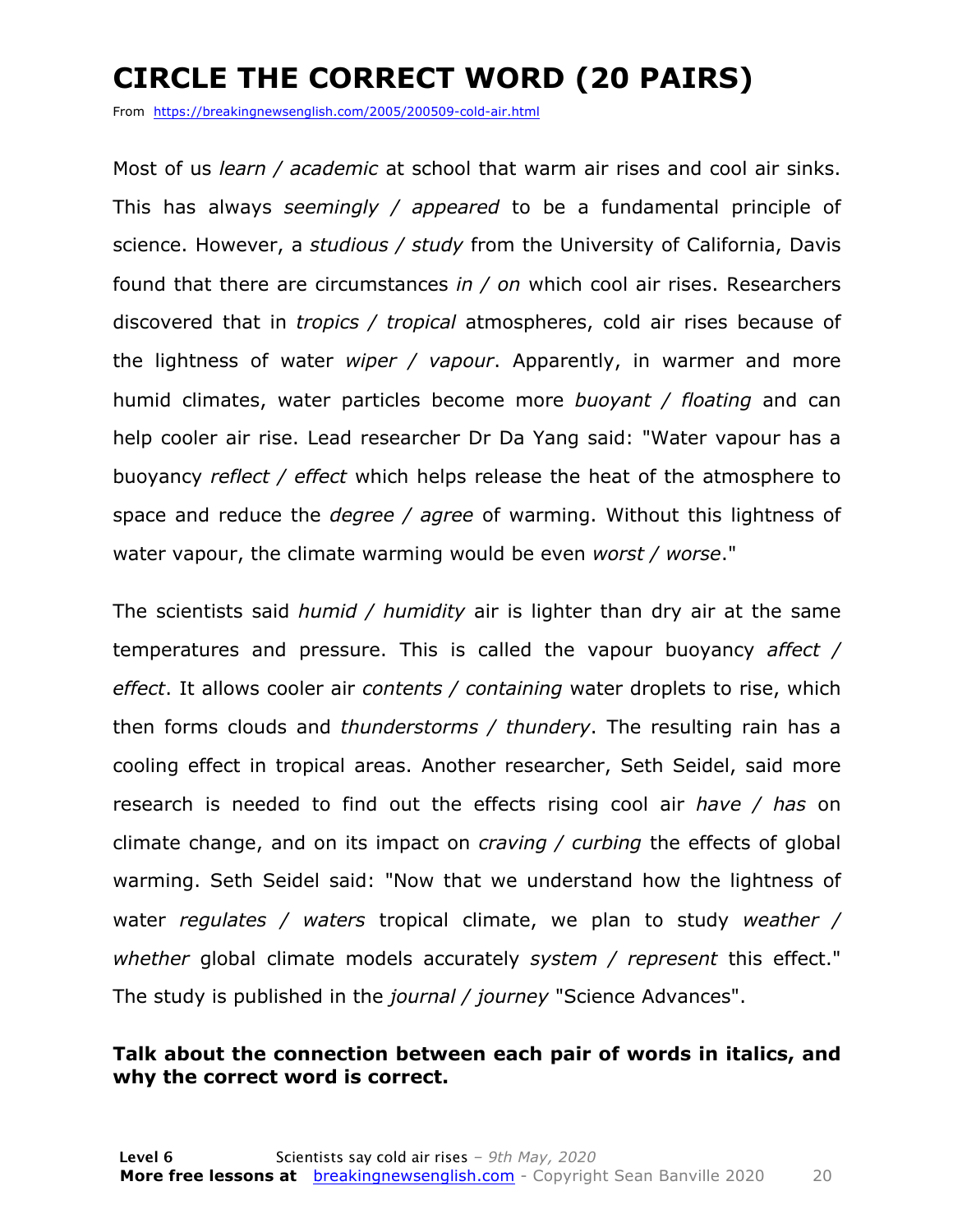### **INSERT THE VOWELS (a, e, i, o, u)**

From https://breakingnewsenglish.com/2005/200509-cold-air.html

M\_s t \_f \_s l\_ **\_** r n \_t s c h\_ **\_** l t h\_t w\_r m \_ **\_** r r\_s\_s \_n d c\_ **\_** l \_ **\_** r s\_n k s . T h\_s h\_s \_l w\_y s \_p p\_ **\_** r\_d t\_ b\_ \_ f\_n d\_m\_n t\_l p r\_n c\_p l\_ \_f s c\_ **\_**   $n c_-.$  H\_w\_v\_r, \_ st\_d y f r\_m t h\_ U n\_v\_r s\_t y \_f C\_l\_f\_ r n\_ **\_** , D\_v\_s f\_ **\_** n d t h\_t t h\_r\_ \_r\_ c\_r c\_m s t\_n c\_s \_n w h\_c h c\_ **\_** l \_ **\_** r r\_s\_s . R\_s\_ **\_** r c h\_r s d\_s c\_v\_r\_d t h\_t \_n t r\_p\_c\_l \_t m\_s p h\_r\_s , c\_l d \_ **\_** r r\_s\_s b\_c\_ **\_** s\_ \_f t h\_ l\_g h t n\_s s \_f w\_t\_r  $v_p$ <sub>-</sub>  $r$  . A p  $p_r$ n t l y ,  $n$  w\_r m\_r  $n$  d m\_r\_ h\_m\_d c l\_m\_t\_s , w\_t\_r p\_r t\_c l\_s b\_c\_m\_ m\_r\_ b \_ **\_** y\_n t \_n d c\_n h\_l p c\_ **\_** l\_r \_ **\_** r r\_s\_. L\_ **\_** d r\_s\_ **\_** r c h\_r D r D\_ Y\_n g s\_ **\_** d : " W\_t\_r v\_p\_ \_ r h\_s \_ b\_ **\_** y\_n c y \_f f\_c t w h\_c h h\_l p s r\_l\_ **\_** s\_ t h\_ h\_ **\_** t \_f t h\_ \_t m\_s p h\_r\_ t\_ s p\_c\_ \_n d r\_d\_c\_ t h\_ d\_g r\_ **\_** \_f w\_r m\_n g . W\_t h\_ **\_** t t h\_s l\_g h t n\_s s \_f w\_t\_r v\_p\_ \_ r , t h\_ c l\_m\_t\_ w\_r m\_n g w\_ **\_** l d  $b_ - v_n$  w\_r s\_. "

T h\_ s c\_ **\_** n t\_s t s s\_ **\_** d h\_m\_d \_ **\_** r \_s l\_g h t\_r t h\_n d r y \_ **\_** r \_t t h\_ s\_m\_ t\_m p\_r\_t\_r\_s \_n d p r\_s s\_r\_. T h\_s \_s c\_l l\_d t h\_ v\_p\_ \_ r b \_ **\_** y\_n c y \_f f\_c t . I t \_l l\_w s c\_ **\_** l\_r \_ **\_** r c\_n t\_ **\_** n\_n g w\_t\_r d r\_p l\_t s t\_ r\_s\_, w h\_c h t h\_n f\_r m s c l\_ **\_** d s \_n d t h\_n d\_r s t\_r m s . T h\_ r\_s\_l t\_n g r\_ **\_** n h\_s \_ c\_ **\_** l\_n g \_f f\_c t \_n t r\_p\_c\_l \_r\_ **\_** s . A n\_t h\_r r\_s\_ **\_** r c h\_r , S\_t h S\_ **\_** d\_l , s\_ **\_** d m\_r\_ r\_s \_ **\_** r c h \_s n\_ **\_** d\_d t\_ f\_n d \_ **\_** t t h\_ \_f f\_c t s r\_s\_n g c\_ **\_**  l \_ **\_** r h\_s \_n c l\_m\_t\_ c h\_n g\_, \_n d \_n \_t s \_m p\_c t \_n c\_r b\_n g t h\_ \_f f\_c t s \_f g l\_b\_l w\_r m\_n g . S\_t h S\_ **\_** d\_l s\_ **\_** d : " N\_w t h\_t w\_ \_n d \_r s t\_n d h\_w t h\_ l\_g h t n\_s s \_f w\_t\_r r\_g\_l\_t\_s t r\_p\_c\_l  $c \mid m_t$ , w\_ p l\_n t\_ s t\_d y w h\_t h\_r g l\_b\_l c l\_m\_t\_ m\_d\_l s \_c c\_r\_t\_l y r\_p r\_s\_n t t h\_s \_f f\_c t . " T h\_ s t\_d y \_s p\_b l\_s h\_d \_n t h\_ j\_ **\_** r n\_l " S c \_ **\_** n c\_ A d v\_n c\_s " .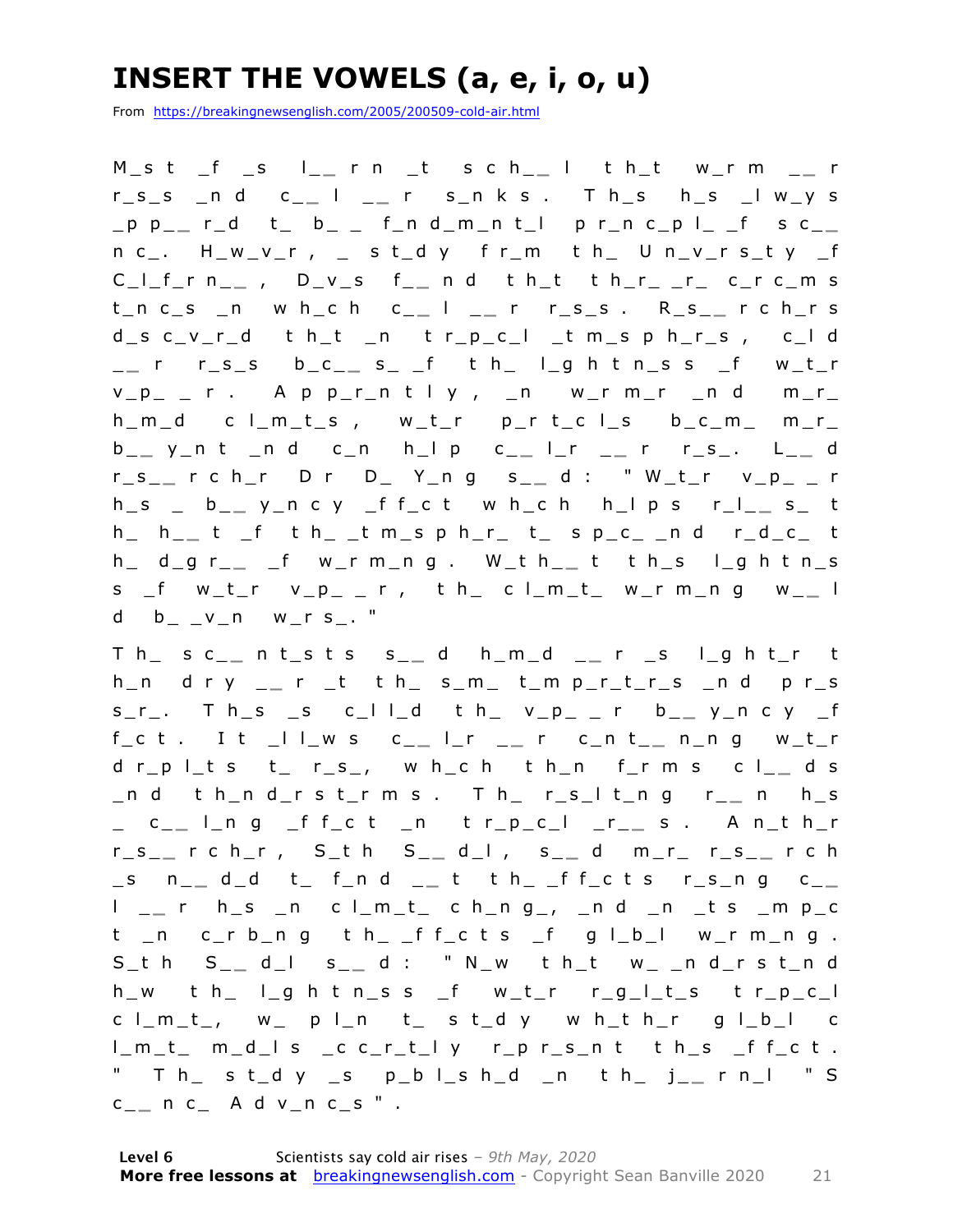#### **PUNCTUATE THE TEXT AND ADD CAPITALS**

From https://breakingnewsenglish.com/2005/200509-cold-air.html

most of us learn at school that warm air rises and cool air sinks this has always appeared to be a fundamental principle of science however a study from the university of california davis found that there are circumstances in which cool air rises researchers discovered that in tropical atmospheres cold air rises because of the lightness of water vapour apparently in warmer and more humid climates water particles become more buoyant and can help cooler air rise lead researcher dr da yang said water vapour has a buoyancy effect which helps release the heat of the atmosphere to space and reduce the degree of warming without this lightness of water vapour the climate warming would be even worse

the scientists said humid air is lighter than dry air at the same temperatures and pressure this is called the vapour buoyancy effect it allows cooler air containing water droplets to rise which then forms clouds and thunderstorms the resulting rain has a cooling effect in tropical areas another researcher seth seidel said more research is needed to find out the effects rising cool air has on climate change and on its impact on curbing the effects of global warming seth seidel said now that we understand how the lightness of water regulates tropical climate we plan to study whether global climate models accurately represent this effect the study is published in the journal science advances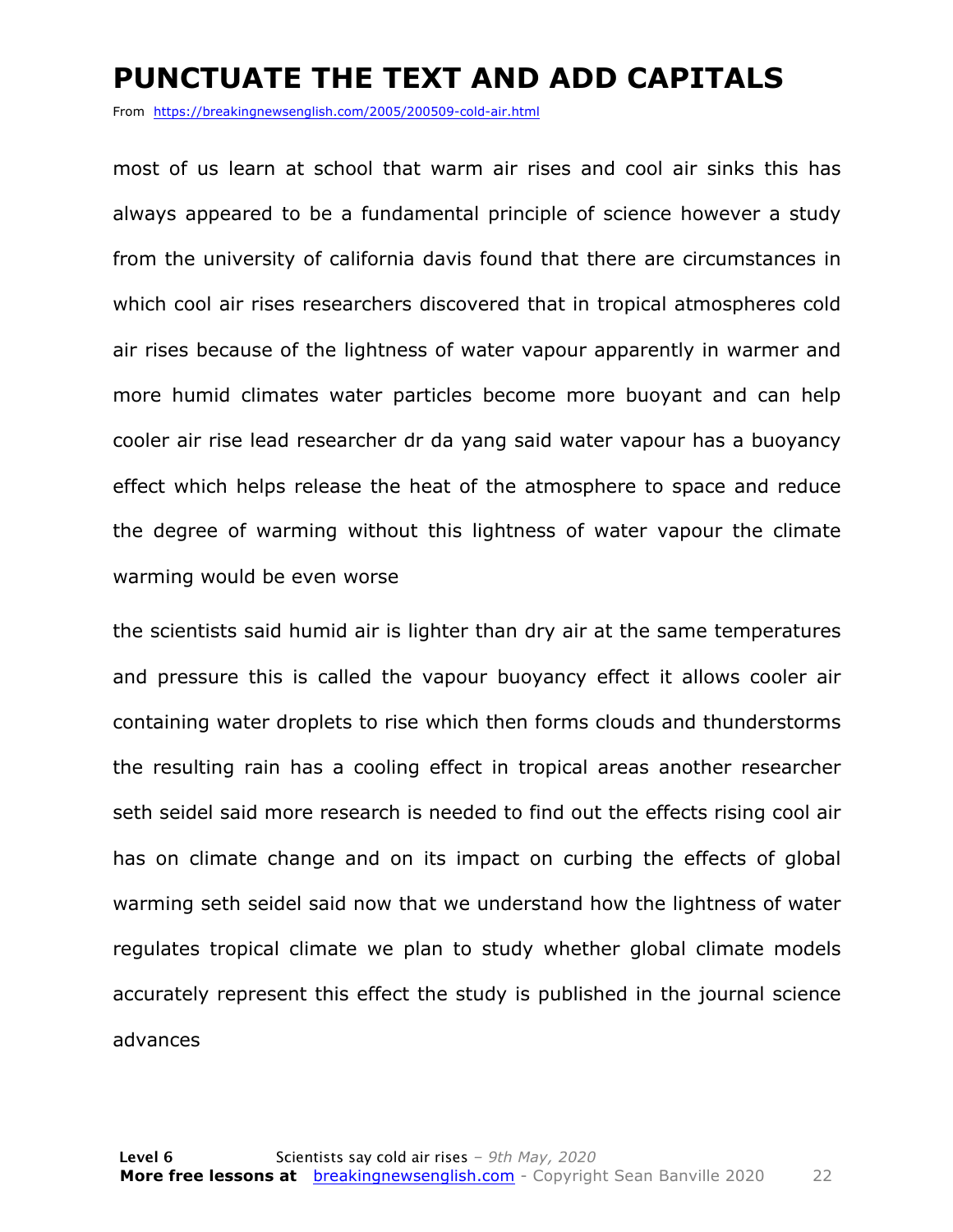### **PUT A SLASH ( / ) WHERE THE SPACES ARE**

From https://breakingnewsenglish.com/2005/200509-cold-air.html

Mostofuslearnatschoolthatwarmairrisesandcoolairsinks.Thishasalw aysappearedtobeafundamentalprincipleofscience.However,astudyf romtheUniversityofCalifornia,Davisfoundthattherearecircumstance sinwhichcoolairrises.Researchersdiscoveredthatintropicalatmosph eres,coldairrisesbecauseofthelightnessofwatervapour.Apparently,i nwarmerandmorehumidclimates,waterparticlesbecomemorebuoya ntandcanhelpcoolerairrise.LeadresearcherDrDaYangsaid:"Waterva pourhasabuoyancyeffectwhichhelpsreleasetheheatoftheatmospher etospaceandreducethedegreeofwarming.Withoutthislightnessofwa tervapour,theclimatewarmingwouldbeevenworse."Thescientistssai dhumidairislighterthandryairatthesametemperaturesandpressure. Thisiscalledthevapourbuoyancyeffect.Itallowscooleraircontainingw aterdropletstorise,whichthenformscloudsandthunderstorms.There sultingrainhasacoolingeffectintropicalareas.Anotherresearcher,Set hSeidel,saidmoreresearchisneededtofindouttheeffectsrisingcoolair hasonclimatechange,andonitsimpactoncurbingtheeffectsofglobalw arming.SethSeidelsaid:"Nowthatweunderstandhowthelightnessofw aterregulatestropicalclimate,weplantostudywhetherglobalclimatem odelsaccuratelyrepresentthiseffect."Thestudyispublishedinthejourn al"ScienceAdvances".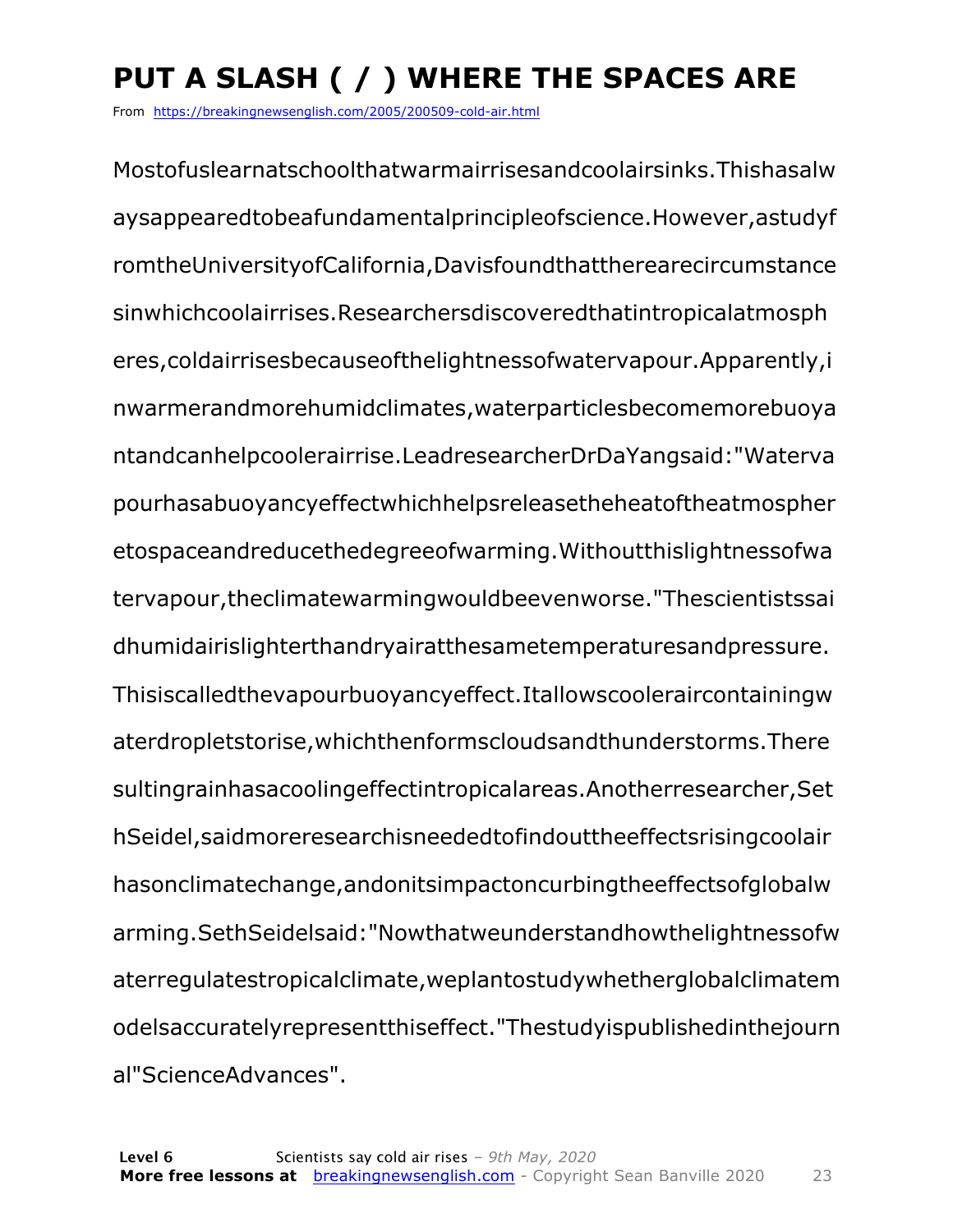### **FREE WRITING**

From https://breakingnewsenglish.com/2005/200509-cold-air.html

Write about cold air for 10 minutes. Comment on your partner's paper.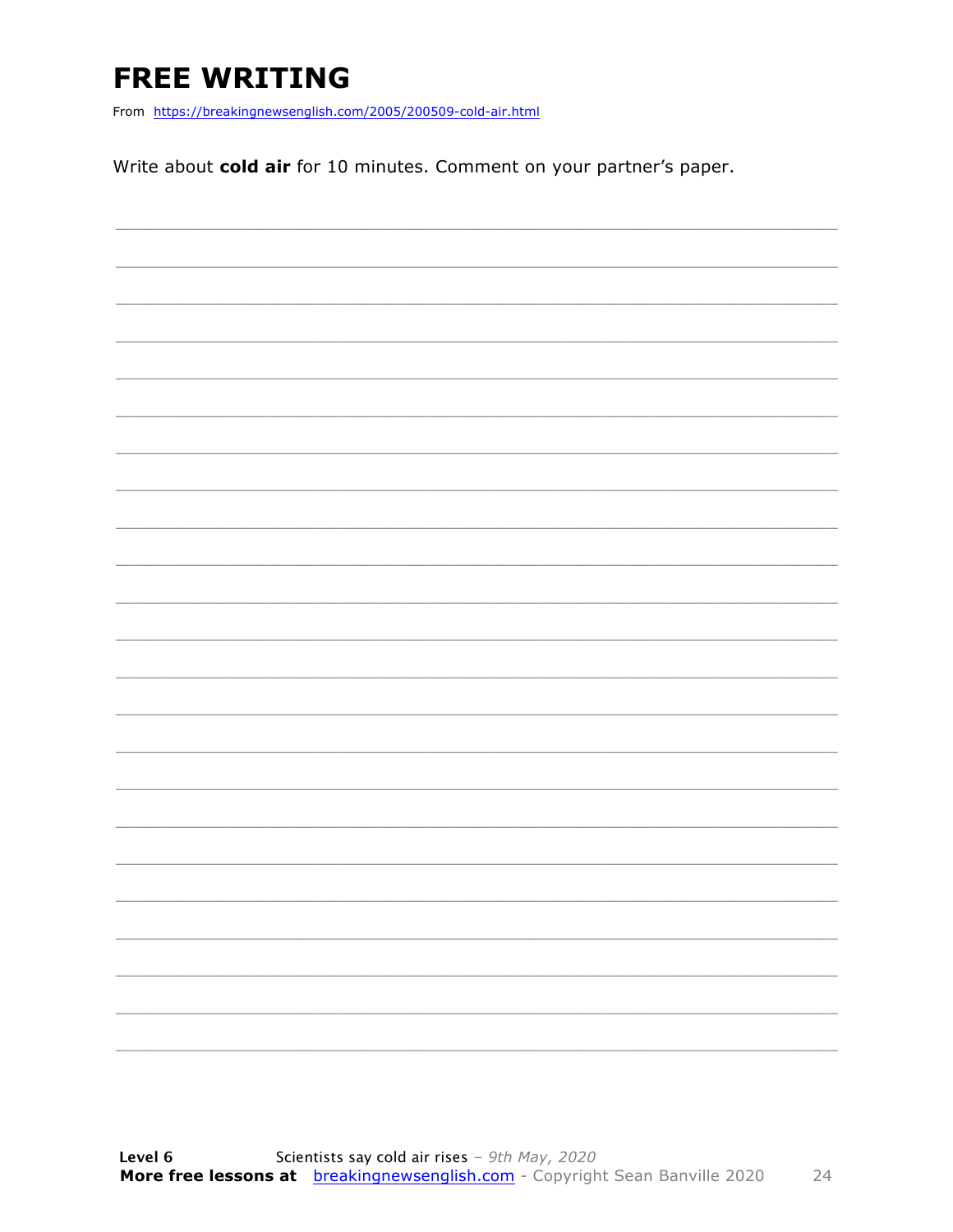### **ACADEMIC WRITING**

From https://breakingnewsenglish.com/2005/200509-cold-air.html

Cold air is better than warm air. Discuss.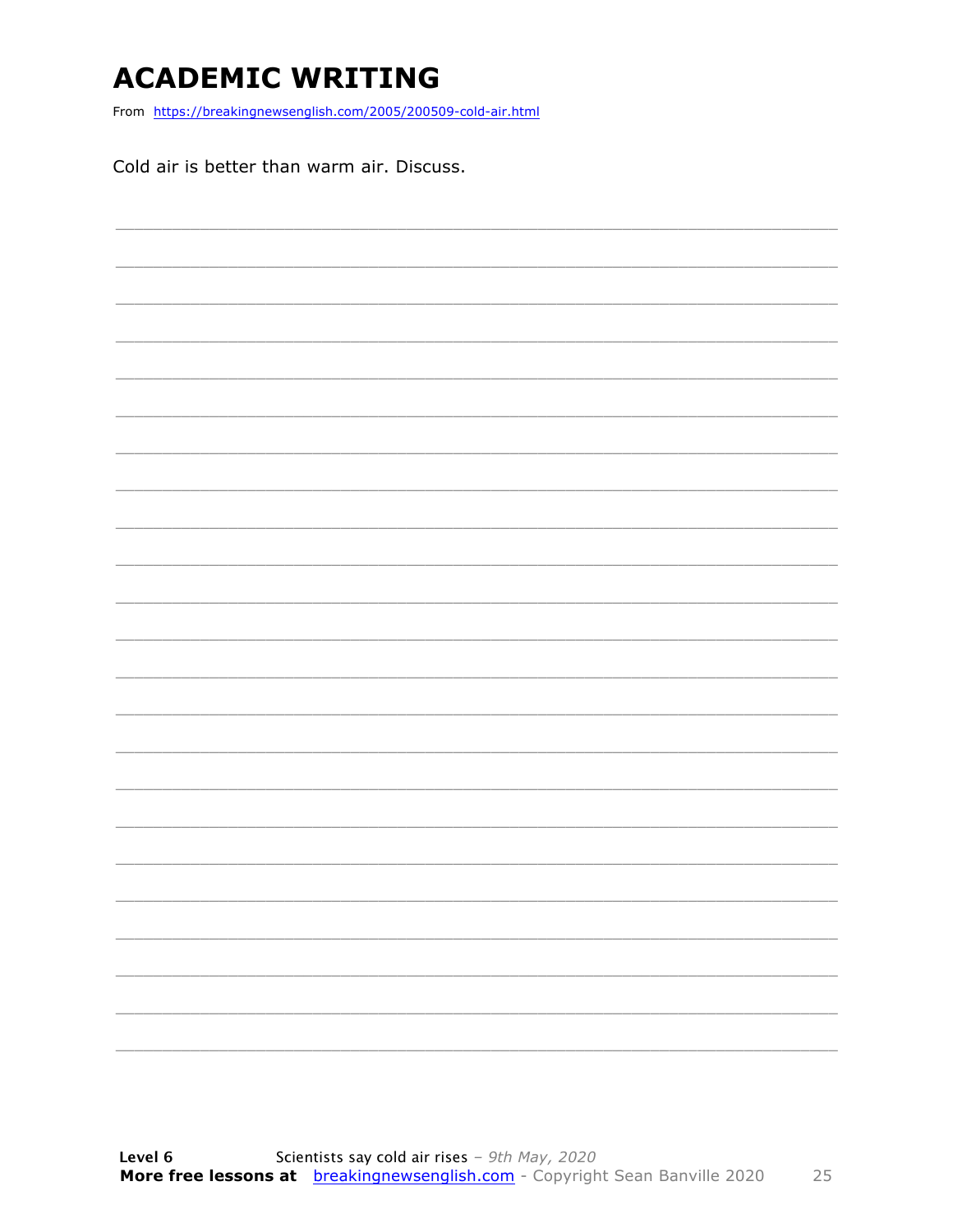### **HOMEWORK**

**1. VOCABULARY EXTENSION:** Choose several of the words from the text. Use a dictionary or Google's search field (or another search engine) to build up more associations / collocations of each word.

**2. INTERNET:** Search the Internet and find out more about this news story. Share what you discover with your partner(s) in the next lesson.

**3. COLD AIR:** Make a poster about cold air. Show your work to your classmates in the next lesson. Did you all have similar things?

**4. GLOBAL WARMING:** Write a magazine article about creating more cold air to help reduce global warming. Include imaginary interviews with people who are for and against this.

Read what you wrote to your classmates in the next lesson. Write down any new words and expressions you hear from your partner(s).

**5. WHAT HAPPENED NEXT?** Write a newspaper article about the next stage in this news story. Read what you wrote to your classmates in the next lesson. Give each other feedback on your articles.

**6. LETTER:** Write a letter to an expert on cold air. Ask him/her three questions about cold air. Give him/her three of your ideas. Read your letter to your partner(s) in your next lesson. Your partner(s) will answer your questions.